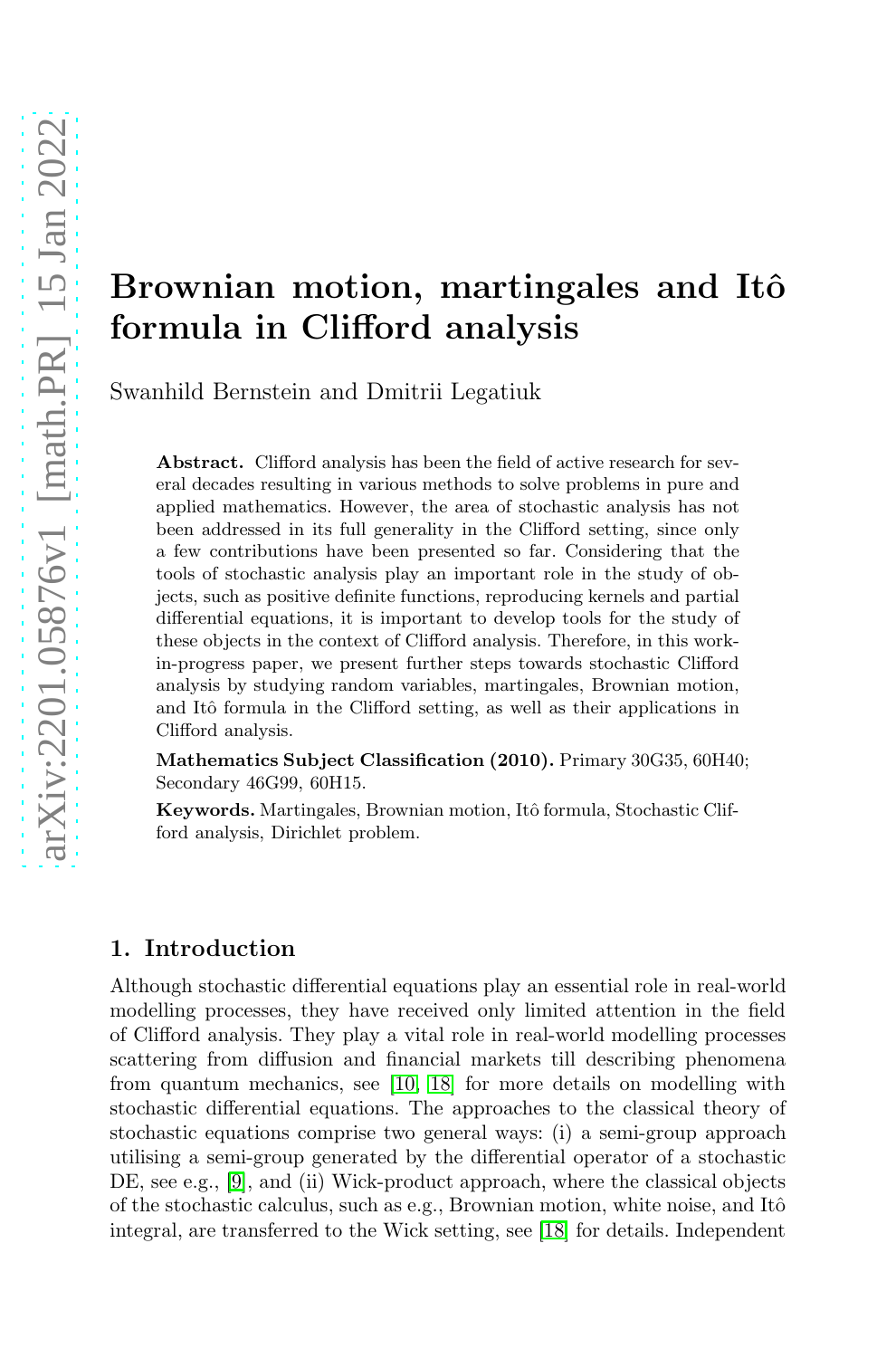on the way, analysis of stochastic DEs in a Clifford setting requires, first of all, a generalisation of the classical stochastic calculus to Clifford analysis.

Several authors have made first steps towards generalising tools of stochastic calculus to a hypercomplex setting in recent years. In [\[2\]](#page-15-0), positive definite functions have been studied in a quaternionic setting, where quaternionic random variables and stochastic processes have been introduced. Another group of works [\[3,](#page-15-1) [4,](#page-16-3) [5\]](#page-16-4) has been devoted to studying stochastic calculus in general Grassmann algebras. Additionally, it is important to mention, that a connection between  $\alpha$ -hyperbolic harmonics and hyperbolic Brownian motion has been presented in [\[12\]](#page-16-5). Nonetheless, a general Clifford setting has not been addressed so far.

Further ideas on generalising stochastic calculus to Clifford analysis have been presented in [\[7\]](#page-16-6), where, among other results, Clifford random variables, Clifford white noise, and Clifford chaos expansion with the help of Hermite polynomials have been introduced. In this paper, we further extend and refine the results from  $[7]$  by discussing martingales, Brownian motion, and Itô formula in the Clifford setting. This way, we broaden ideas from [\[13,](#page-16-7) [14,](#page-16-8) [24\]](#page-16-9) on complex Brownian motion and the Itô formula to the hypercomplex setting. Additional motivation for generalising stochastic analysis to the Clifford setting comes from the fact, that tools of stochastic analysis provide a new point of view on studying classical deterministic problems and results in harmonic analysis, such as the solution of Dirichlet boundary value problems and properties of harmonic functions, see for example [\[22,](#page-16-10) [23\]](#page-16-11). In this paper we show that similar techniques can be used in the context of Clifford analysis by studying a Dirichlet problem for monogenic functions and proving the canonical Liouville's theorem with the help of the tools of stochastic Clifford analysis developed in this paper.

The paper is organised as follows: preliminaries from the classical Clifford analysis, as well as some supplementary results, are presented in Section [2;](#page-1-0) Section [3](#page-3-0) presents basics of stochastic analysis in the Clifford setting, namely random variables, stochastic processes, and martingales; Section [4](#page-7-0) discusses Brownian motions in the Clifford setting, as well as shows its applications to some classical problems in Clifford analysis; finally, Section [5](#page-12-0) is devoted to the Itô formula and related results.

## <span id="page-1-0"></span>2. Preliminaries and notations

Following [\[8,](#page-16-12) [16\]](#page-16-13), we recall in this section some well-known facts from Clifford analysis. Let us consider the standard orthonormal basis  $\{e_1, e_2, \ldots, e_n\}$ of the Euclidean vector space  $\mathbb{R}^n$ . From now on,  $\mathcal{C}\ell(n)$  will denote the  $2^n$ dimensional real Clifford algebra over  $\mathbb{R}^n$  with the classical multiplication rules for basis vectors:

$$
e_j^2 = -1
$$
,  $e_j e_k + e_k e_j = 0$ ,  $j \neq k$ ,  $j, k = 1, 2, ..., n$ .

As usual, we identify  $e_0$  with the multiplicative identity 1 of the real field. The Euclidean vector space  $\mathbb{R}^{n+1}$  can be straightforwardly embedded in  $\mathcal{C}\ell(n)$  by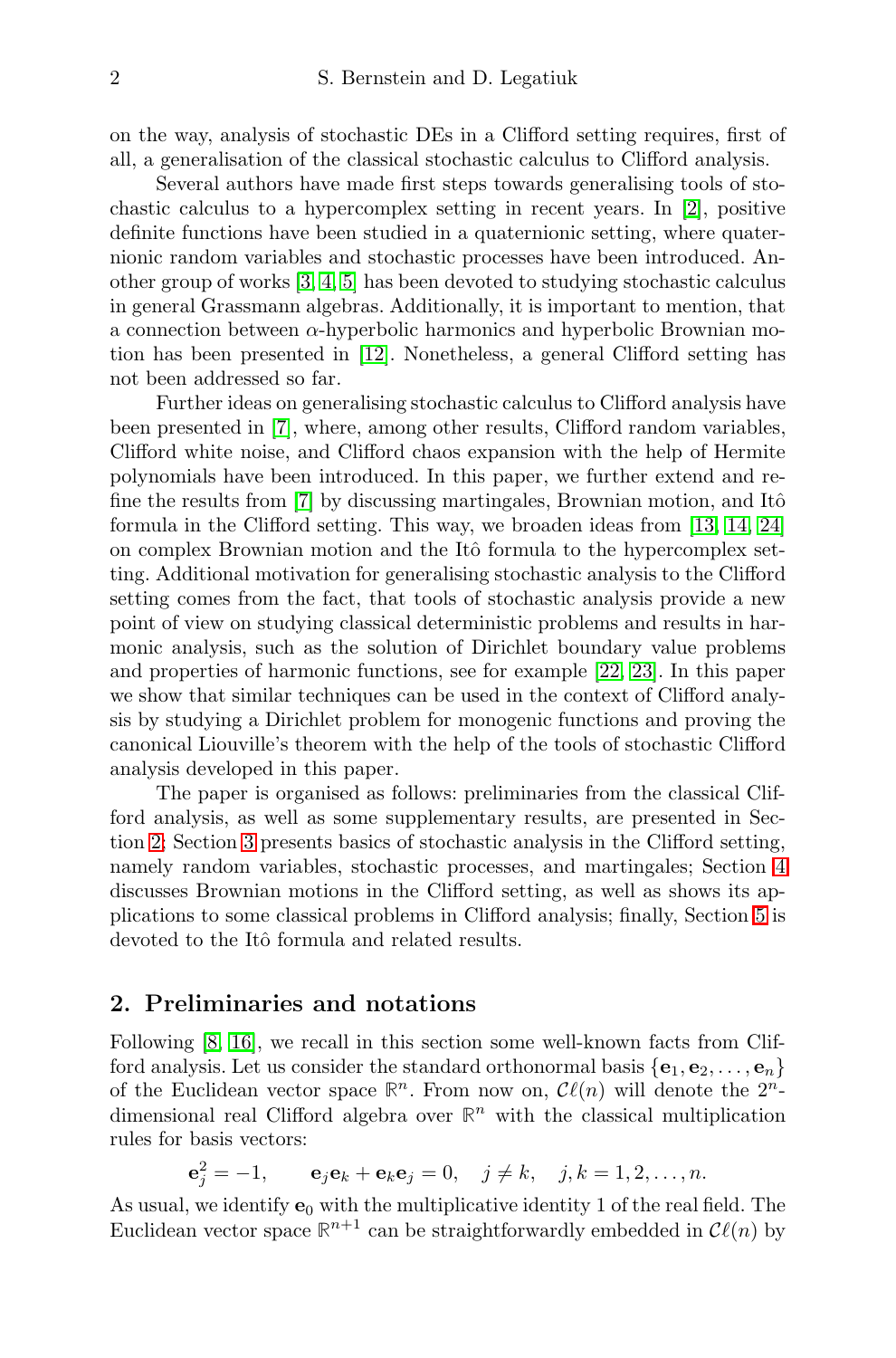identifying the element  $\mathbf{x} = (x_0, x_1, x_2, \dots, x_n)$  with the Clifford para-vector x given by

$$
\mathbf{x} = x_0 + \sum_{k=1}^n x_k \mathbf{e}_k \in \mathcal{A} := \mathrm{span}_{\mathbb{R}} \{1, \mathbf{e}_1, \dots, \mathbf{e}_n\}.
$$

Hence, the vector space A is algebraically isomorphic to  $\mathbb{R}^{n+1}$ .

For an arbitrary para-vector **x**,  $\mathbf{Sc}(\mathbf{x}) := x_0$  and  $\mathbf{Vec}(\mathbf{x}) := \sum_{k=1}^n x_k \mathbf{e}_k$ denotes its scalar part and its vector part, respectively. A basis of vector space for  $\mathcal{C}\ell(n)$  is given by

$$
\{e_0 = 1, e_A = e_{i_1} \cdots e_{i_k} : A = \{i_1, \cdots, i_k\}, 1 \leq i_1 < \cdots < i_k \leq n\},\
$$

implying that each element of  $a \in \mathcal{C}\ell(n)$  (a Clifford number) can be represented in the form

$$
a = \sum_{A} a_A \mathbf{e}_A, \text{ where } a_A \in \mathbb{R}.
$$

Additionally, the *conjugation* in  $\mathcal{C}\ell(n)$  is defined as the involutory antiautomorphism  $\overline{\cdot} : \mathcal{C}\ell(n) \to \mathcal{C}\ell(n)$  given by its action on the basis elements:

$$
\overline{ab} = \overline{b} \ \overline{a}, \quad a, b \in \mathcal{C}\ell(n), \text{ and } \overline{\mathbf{e}}_0 = \mathbf{e}_0, \quad \overline{\mathbf{e}}_k = -\mathbf{e}_k, \ k = 1, \cdots, n.
$$

Thus, we have that  $x\bar{x} = \bar{x}x = \sum_{k=0}^{n} x_k^2 := |x|^2$ , is the Euclidean norm of x when identified with  $x \in \mathbb{R}^{n+1}$ .

Let now  $\Omega$  be an open subset of  $\mathbb{R}^{n+1}$  with a piecewise smooth boundary. A  $\mathcal{C}\ell(n)$ -valued function is a mapping

$$
f: \Omega \mapsto \mathcal{C}\ell(n)
$$
 with  $f(\mathbf{x}) = \sum_{A} f_A(\mathbf{x})\mathbf{e}_A, \quad \mathbf{x} \in \Omega,$ 

where the coordinates  $f_A$  are real-valued functions defined in  $\Omega$ , i.e.,  $f_A : \Omega \rightarrow$  $\mathbb{R}$ , for all A. Continuity, differentiability and integrability of  $f$  are defined coordinate-wisely. In the special case of para-vector valued functions we will denote them as  $f(\mathbf{x}) = \sum_{k=0}^{n} f^k(\mathbf{x}) \mathbf{e}_k$ .

**Definition 2.1.** For continuously real-differentiable functions  $f: \Omega \subset \mathbb{R}^{n+1} \to$  $\mathcal{C}\ell(n)$ , which is denoted for simplicity by  $f \in C^1(\Omega, \mathcal{C}\ell(n))$ , the operator

$$
D_{\mathbf{x}}:=\sum_{k=1}^n\mathbf{e}_k\partial_{x_k}
$$

is called the Dirac operator.

Additionally, we would like also to consider the generalised Cauchy-Riemann operator in  $\mathbb{R}^{n+1}$ ,  $n \geq 1$ , which is given by

$$
D=\partial_{x_0}+\mathbf{e}_1\partial_{x_1}+\ldots+\mathbf{e}_n\partial_{x_n}=\partial_{x_0}+D_{\mathbf{x}},
$$

and its conjugated operator

$$
\overline{D}=\partial_{x_0}-\mathbf{e}_1\partial_{x_1}-\ldots-\mathbf{e}_n\partial_{x_n}=\overline{\partial_{x_0}+D}=\partial_{x_0}-D_{\mathbf{x}}.
$$

Following [\[17,](#page-16-14) [20\]](#page-16-15) and introducing the hypercomplex variables

$$
z_k = x_k - x_0 e_k = -\frac{\mathbf{x} \mathbf{e}_k + \mathbf{e}_k \mathbf{x}}{2},
$$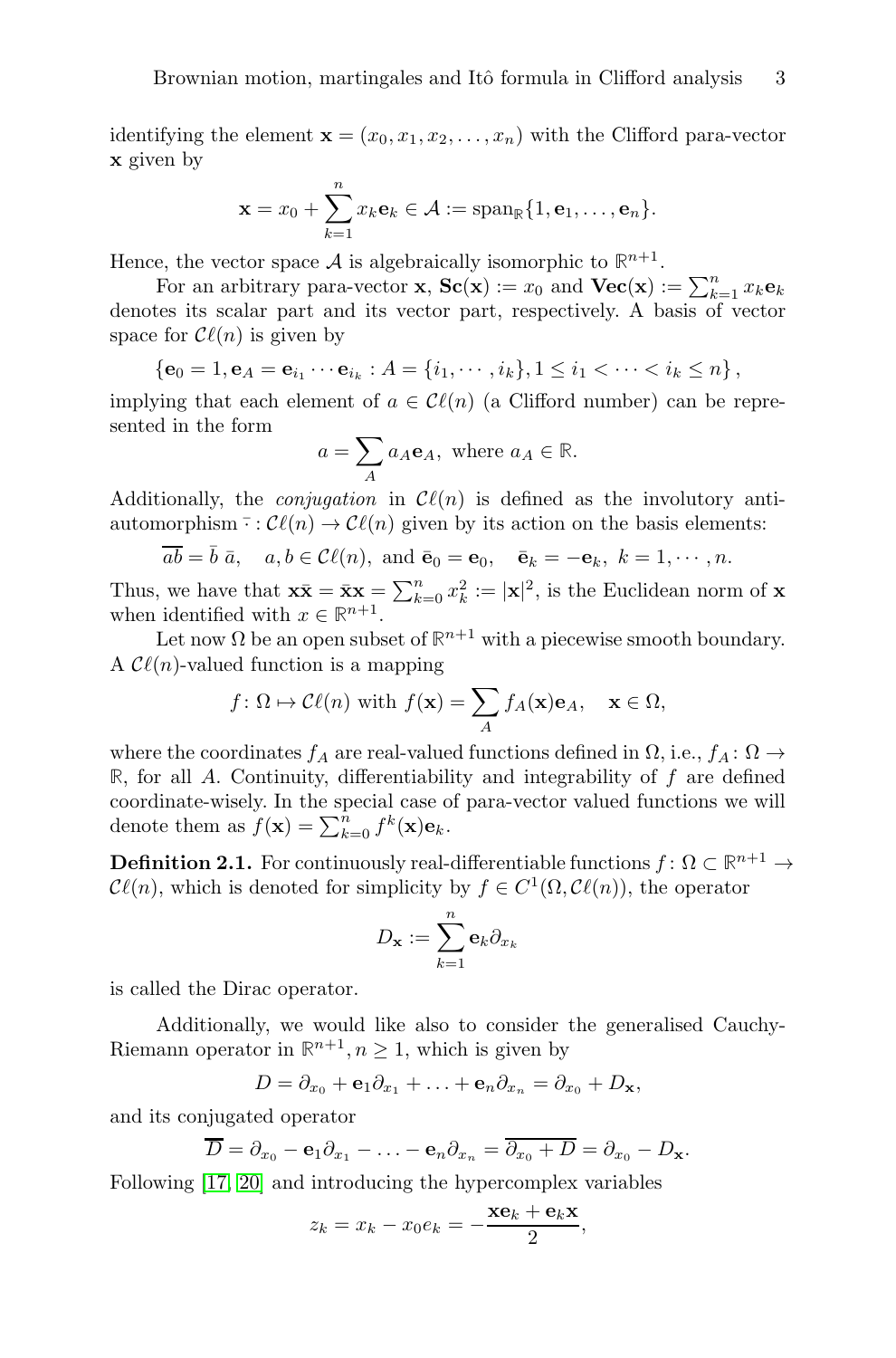we can consider *n* copies  $\mathbb{C}_k$  of  $\mathbb{C}$  by identifying  $i \cong e_k$ ,  $(k = 1, \ldots, n)$ ,  $x_0 =$  $\text{Re}z, x_k \cong \text{Im}z$ , where  $z \in \mathbb{C}$ , and taking then  $\mathbb{C}_k := -\mathbf{e}_k \mathbb{C}$ . Defining the Cartesian product  $\mathbb{H}_k := \mathbb{C}_1 \times \cdots \mathbb{C}_k$ ,  $(k = 1, \ldots, n)$ , we get the real linear vector space

$$
\mathbb{H}_n = \{ \mathbf{z} : \ \mathbf{z} = (z_1, \ldots, z_n) = (x_1, \ldots, x_n) - x_0(\mathbf{e}_1, \ldots, \mathbf{e}_n) \} \cong \mathbb{R}^{n+1} \cong \mathcal{A}.
$$

The hypercomplex variables  $z_k$  and the real linear vector space  $\mathbb{H}_n$  introduced above will be used later in the paper for proving the Itô formula in Clifford analysis.

**Definition 2.2.** A function  $f \in C^1(\Omega, \mathcal{C}\ell(n))$  is called left (resp. right) monogenic in  $Ω$  if

 $Df = 0$  in  $\Omega$  (resp.,  $fD = 0$  in  $\Omega$ ).

For discussing basics of stochastic analysis in the Clifford setting, we need to introduce at first a proper Hilbert space structure, which is provided by a right Hilbert-module [\[8\]](#page-16-12):

**Definition 2.3.** A right (unitary) module over  $\mathcal{C}\ell(n)$  is a vector space V together with an algebra morphism  $R: \mathcal{C}\ell(n) \to V$  (also called right multiplication), such that

$$
R(ab + c) = R(b)R(a) + R(c).
$$

In the particular case where  $V = H \otimes \mathcal{C}\ell(n)$ , with H a Hilbert space, we say that V is a right Hilbert-module over  $\mathcal{C}\ell(n)$ .

The inner product  $(\cdot, \cdot)_{\mathcal{H}}$  in H gives rise to a *Clifford algebra-valued*  $inner$  product in  $V$ :

$$
\langle f, g \rangle_{\mathcal{H}} := \sum_{A,B} (f_A, g_B)_{\mathcal{H}} \overline{\mathbf{e}}_A \mathbf{e}_B,
$$

which is, strongly speaking, not the classical inner product due to lack of the positiveness axiom. Nonetheless, by restricting the Clifford algebra-valued inner product to its scalar part, the inner product can be defined.

By considering  $\mu$ -measurable Clifford algebra-valued functions in  $\mathbb{R}^{n+1}$ , the  $L^2$ -inner product can be stated as follows

$$
\langle f, g \rangle_{L^2(\mathbb{R}^{n+1}, \mathcal{C}\ell(n))} = \int_{\mathbb{R}^{n+1}} \overline{f(\mathbf{x})} g(\mathbf{x}) d\mu.
$$

# <span id="page-3-0"></span>3. Random variables, stochastic processes and martingales in the Clifford setting

In this section we summarise some basic facts regarding stochastic analysis in the Clifford setting. Especially, a probability space, random variables, and stochastic process will be introduced. Some of the results presented in this section are built upon extending the work [\[7\]](#page-16-6), where first steps towards stochastic Clifford analysis have been made. The final goal of this section is to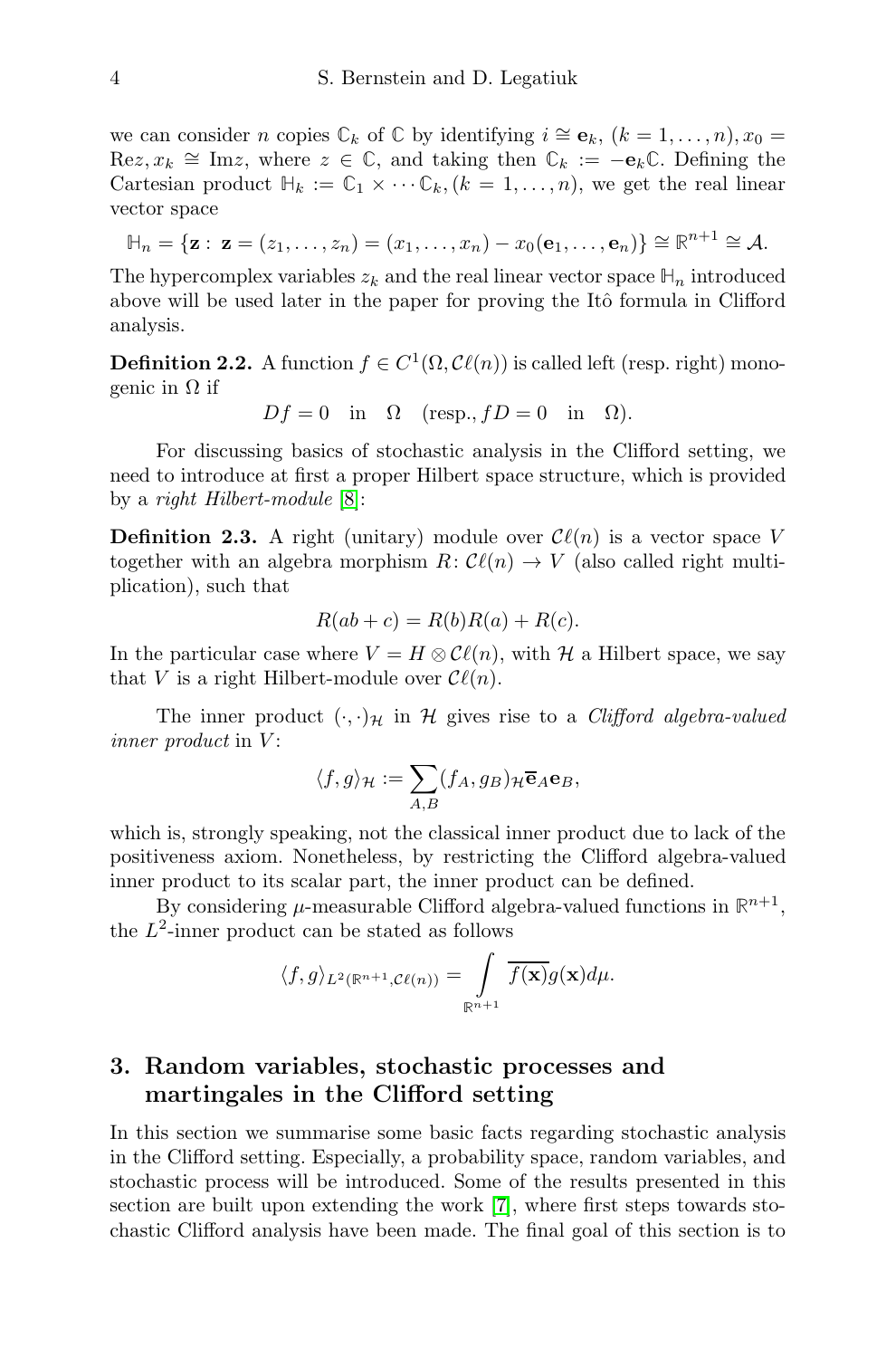introduce martingales in the Clifford setting. Moreover, for a better readability of the paper, we will provide all basic definitions needed for construction of a stochastic analysis in the Clifford setting, although some of these definitions are straightforwardly extended from the classical real case.

Similar to [\[2\]](#page-15-0), we start by defining the probability space and Clifford random variables:

**Definition 3.1.** The triple  $(\Omega, \mathcal{F}, P)$  is called a *probability space*, where  $\Omega \subset$  $\mathbb{R}^{n+1}$  is a given set, *F* is a *σ*-algebra on Ω, and *P* is a standard probability measure. A Clifford random variable X is a F-measurable function  $X: \Omega \to$  $\mathcal{C}\ell(n)$ .

It is important to remark, that since a Clifford random variable  $X$  is a  $\mathcal{C}\ell(n)$ -valued function, then according to the discussion in Section [2,](#page-1-0) this random variable can be expressed as follows

<span id="page-4-0"></span>
$$
X = \sum_{A} X_A \mathbf{e}_A,\tag{3.1}
$$

where  $X_A$  are real-valued random variables. By help of the last representation, the classical proposition, see for example [\[10\]](#page-16-0), can be straightforwardly generalised to the Clifford setting:

**Proposition 3.2.** Let X and Y be Clifford random variables, then  $\alpha X + \beta Y$ is a Clifford random variable for any  $\alpha, \beta \in \mathcal{C}\ell(n)$ .

Next, following the standard theory of stochastic process, see for exam-ple [\[22\]](#page-16-10), we call a probability measure  $\mu_X$  on  $\mathcal{C}\ell(n)$  induced by a random variable X

$$
\mu_X(\mathcal{F}) = P\left(X^{-1}(\mathcal{F})\right)
$$

the distribution of X. Similarly, the number

$$
E[X] := \int_{\Omega} X(\omega) dP(\Omega) = \int_{\mathbb{R}^{n+1}} X d\mu_X(\mathbf{x}), \qquad (\text{if } \int_{\Omega} |X(\omega)| dP(\Omega) < \infty)
$$

is called the expectation of  $X$  (w.r.t.  $P$ ). By taking into account representation  $(3.1)$  of X, the expectation can also be written as follows

$$
E[X] = \sum_{A} E[X_A] \mathbf{e}_A.
$$

Analogously to the classical theory [\[10\]](#page-16-0), we define now a *stochastic Clifford* process as follows:

**Definition 3.3.** Let V be a right Hilbert-module over  $\mathcal{C}\ell(n)$ ,  $(\Omega, \mathcal{F}, P)$  be a probability space and let I be an interval of  $\mathbb{R}$ . An arbitrary family  $X =$  ${X(t)}_{t\in I}$  of V-valued Clifford random variables  $X(t)$ ,  $t \in I$ , defined on  $\Omega$  is called a *stochastic Clifford process*. Additionally, we set  $X_t(\omega) = X(t, \omega)$  for all  $t \in I$  and  $\omega \in \Omega$ . Functions  $X(\cdot, \omega)$  are called trajectories (or paths) of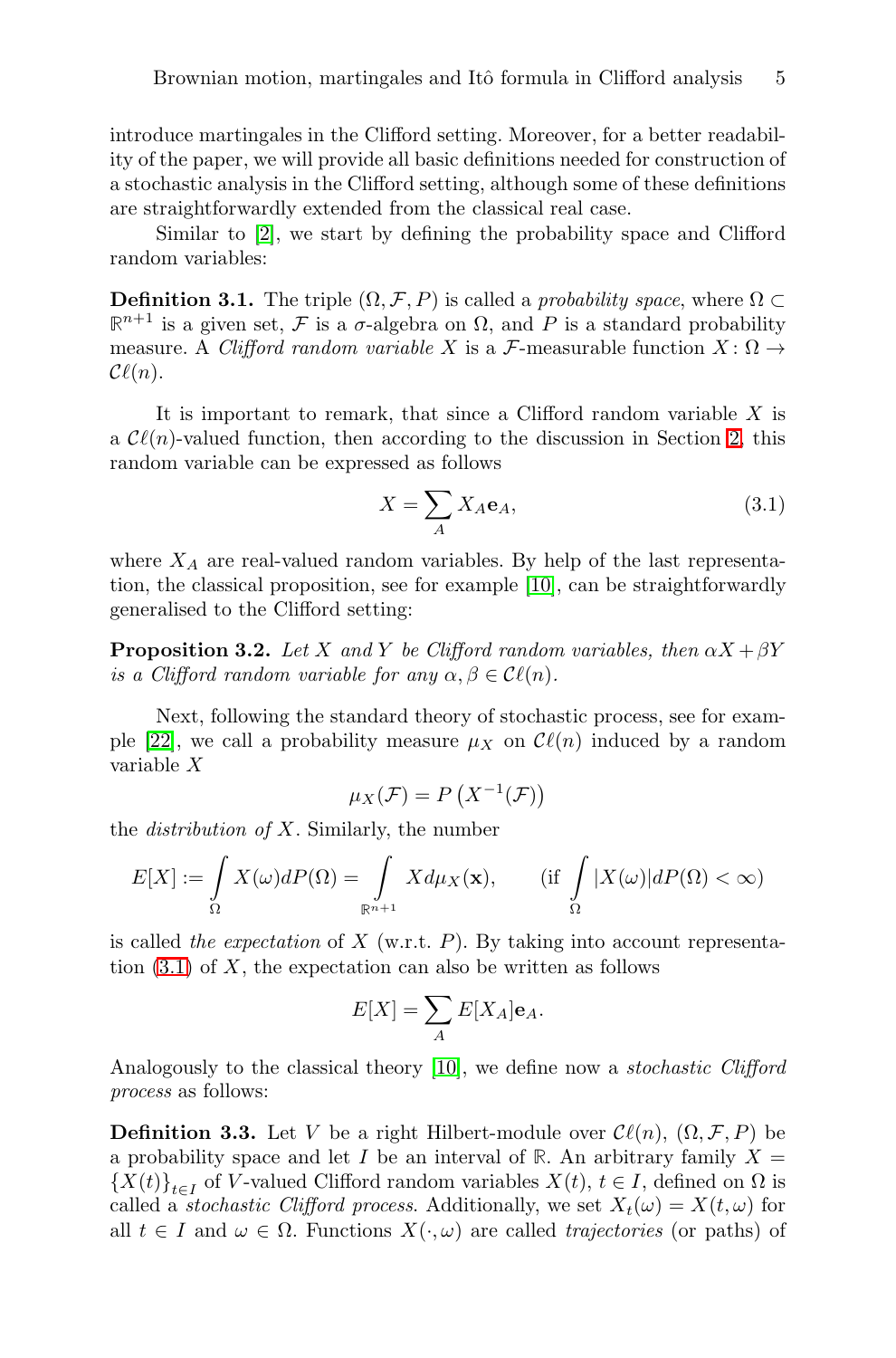$X(t)$ . Further, considering representation [\(3.1\)](#page-4-0), a stochastic Clifford process can be written as follows

<span id="page-5-0"></span>
$$
X(t) = \sum_{A} X_A(t) \mathbf{e}_A.
$$
 (3.2)

The parametrisation of Clifford random variables introduced in this definition is realised component-wisely for  $\mathbf{x} \in \mathcal{C}\ell(n)$ , similar to the case of vectors of random variables. Let us further introduce the following classical notions related to stochastic processes, which are straightforwardly generalised to the Clifford setting considering representation [\(3.2\)](#page-5-0):

• A stochastic Clifford process  $X(t)$  is said to be integrable (resp. square integrable) if

$$
E[|X_A(t)|] < \infty \text{ (resp. } E[|X_A(t)|^2] < \infty \text{) for all } t \in I \text{ and } A;
$$

• A stochastic Clifford process  $X(t)$  is said to be bounded in  $L^p$  if

$$
\sup_{t\in I}E[|X_A(t)|^p]<\infty;
$$

• A stochastic Clifford process  $X(t)$  is continuous if its trajectories are continuous.

Further definitions of regularity in a stochastic sense can also be adapted directly from the classical case.

Before introducing Clifford martingales, we need to recall the notion of a filtration:

**Definition 3.4.** (i) A *filtration* on a probability space  $(\Omega, \mathcal{F}, P)$  is a family  $\{\mathcal{F}_t : t \geq 0\}$  of  $\sigma$ -algebras such that  $\mathcal{F}_s \subset \mathcal{F}_t \subset \mathcal{F}$  for all  $s < t$ .

- (ii) A probability space together with a filtration is called a filtered probability space.
- (iii) A stochastic Clifford process  $\{X(t): t \geq 0\}$  defined on a filtered probability space with filtration  $\{\mathcal{F}_t : t \geq 0\}$  is called *adapted* if  $X(t)$  is  $\mathcal{F}_t$ measurable for any  $t \geq 0$ .

Finally, we can introduce Clifford martingales:

**Definition 3.5.** Let V be a right Hilbert-module over  $\mathcal{C}\ell(n)$ . An integrable V-valued stochastic Clifford process  $\{X(t): t \geq 0\}$  is a martingale with respect to a filtration  $\{\mathcal{F}_t : t \geq 0\}$  if it is adapted to the filtration and

$$
E(X(t)|\mathcal{F}_s) = X(s),
$$

almost surely for any pair of times  $0 \leq s \leq t$ . The process is called a *sub*martingale if  $>$  holds, and a *supermartingale* if  $<$  holds in the formula above.

Next, for a fixed number  $T > 0$ , let us denote by  $\mathcal{M}^2_T(V)$  the space of all V-valued continuous, square integrable martingales  $M$ , such that  $M(0) = 0$ . We have now the following proposition: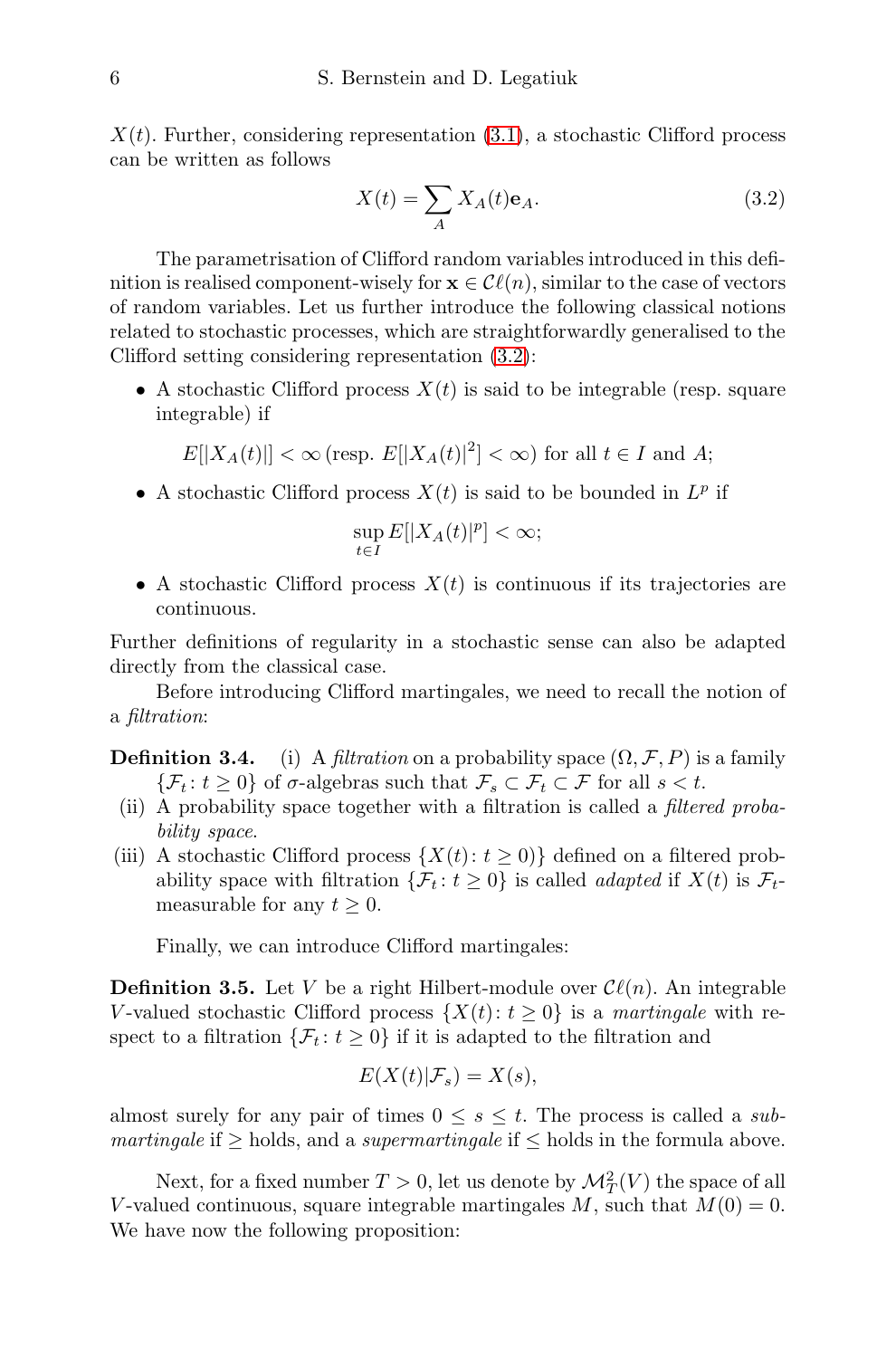**Proposition 3.6.** The space  $\mathcal{M}_T^2(V)$ , equipped with the norm

<span id="page-6-0"></span>
$$
||M||_{\mathcal{M}_T^2(V)} := \left( E\left[ \sup_{t \in [0,T]} ||M(t)||^2 \right] \right)^{\frac{1}{2}}, \tag{3.3}
$$

is a right-Banach module.

Proof. The proof of this proposition follows the standard arguments from the classical case, see for example [\[10\]](#page-16-0). Therefore, we will only recall few basic ideas of the proof. At first, since we are in the Clifford setting, it is important to underline that the norm in [\(3.3\)](#page-6-0) must be kept real-valued to ensure that  $||M(t)||$  is a submartingale. Practically this implies, that in the case for example of inner product-induced norm, i.e. of a Hilbert space, the norm is constructed by using only the scalar component of the inner product. Thus, if  $||M(t)||$  is a submartingale, then identity [\(3.3\)](#page-6-0) defines a norm.

For proving completeness, we consider a Cauchy sequence  $\{M_n\}$ , which in stochastic setting implies

$$
E\left(\sup_{t\in[0,T]}\|M_n(t)-M_m(t)\|^2\right)\to 0, \text{ as } n,m\to\infty.
$$

After that, by using properties of Cauchy sequences and the Borel-Cantelli lemma, it is possible to show that  $M$  is a continuous stochastic Clifford process. The final step of the proof is to recall that for a subsequence  $\{M_{n_k}\}$ holds

$$
E(M_{n_k}(t)|\mathcal{F}_s) = M_{n_k}(s),
$$

almost surely if  $0 \leq s \leq t \leq T$  and  $k \in \mathbb{N}$ . After that, by letting k tend to infinity, we get  $E(M(t)|\mathcal{F}_s) = M(s)$  almost surely, implying that  $M \in$  $\mathcal{M}_T^2(V)$  and  $M_n \to M$  in  $\mathcal{M}_T^2$  $(V)$ .

In Section [5,](#page-12-0) a generalisation of the stochastic integral and Itô formula to the Clifford setting will be discussed. To prepare this discussion, we need to introduce few more terms related to martingales, namely local martingales and continuous semimartingale [\[23\]](#page-16-11):

**Definition 3.7.** A stochastic Clifford process  $\{X(t): t \geq 0\}$  is called a *local* martingale, if

- (i)  $X(0)$  is  $\mathcal{F}_0$ -measurable,
- (ii)  $\{X(t) X(0): t \geq 0\} \in \mathcal{M}_{0, loc}$

where  $\mathcal{M}_{0,loc}$  is the space of local martingales null at  $t = 0$ , i.e

 $\mathcal{M}_{0,loc} := \{M: M(t), t \geq 0 \text{ is a continuous local martingale and } M_0 = 0\}.$ 

Additionally to the space  $\mathcal{M}_{0,loc}$ , the following space needs to be introduced

$$
\mathbb{L}^2_{loc}(M):=\left\{F\colon\begin{array}{l}\{F(t)\colon t\geq 0\}\text{ is progressively measurable}\\\text{and }\int_0^\infty F^2d\langle M\rangle<\infty\end{array}\right\},
$$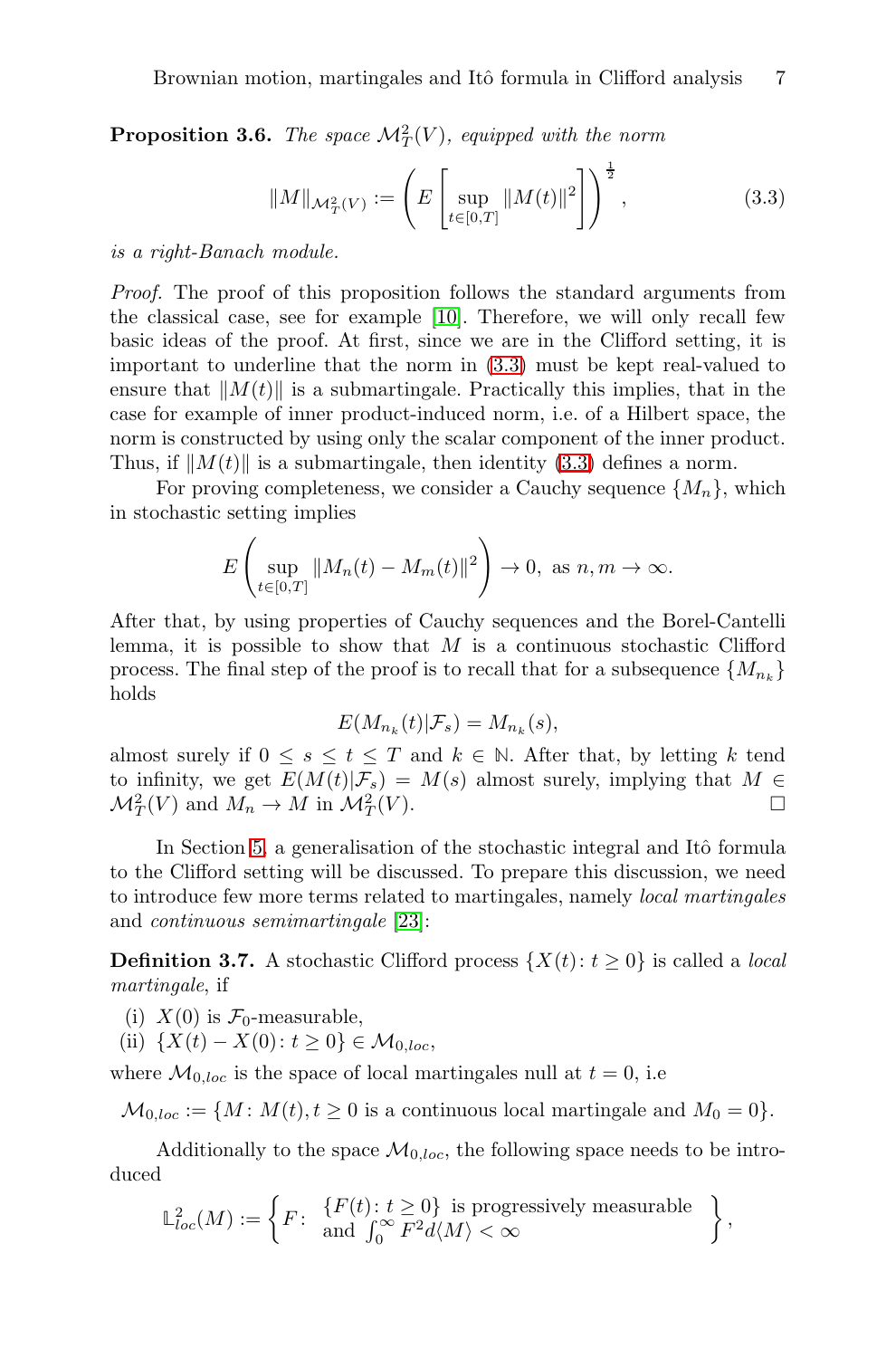where the term *progressively measurable* implies that a stochastic process is measurable with respect to the  $\sigma$ -algebra  $\mathcal{B}([0,t])\otimes \mathcal{F}_t$  with  $\mathcal{B}([0,t])$  denoting the Borel  $\sigma$ -algebra on [0, t].

Finally, we need the notion of a *continuous semimartingale*:

**Definition 3.8.** A stochastic Clifford process  $X(t)$ ,  $t > 0$  is a *continuous* semimartingale if it can be written as the sum

$$
X(t) = X(0) + M(t) + A(t),
$$

where  $X(0)$  is  $\mathcal{F}_0$ -measurable, M is a continuous local martingale with  $M(0)$  = 0 and  $A(t)$  is a continuous adapted process with paths of locally finite variation with  $A(0) = 0$ . The processes M and A are known as the martingale and finite variational parts of X, respectively.

In the next section, after introducing Clifford Brownian motion, we will provide several examples of Clifford martingales and linking them to the Clifford Brownian motion.

Remark 3.9. As a summary of this section, we would like to underline that many constructions from the classical stochastic analysis can be directly transferred to the Clifford setting. The technical aspects of working with Clifford structures are first of all related to definitions of spaces, norms, and inner products, which are generally "hidden" behind the classically formulated definitions.

### <span id="page-7-0"></span>4. Brownian motion and monogenic functions

The aim of this section is to discuss Brownian motion in the Clifford context and relate it to monogenic functions. From now on we will only consider white noise measure  $\mu_X$ , i.e. the measure satisfying the Bochner-Minlos theorem, see [\[18\]](#page-16-1) for details. By the help of white noise measure, a Clifford Brownian motion can be introduced:

<span id="page-7-1"></span>**Definition 4.1.** A para-vector-valued stochastic process  $\{B(t): t \geq 0\}$  of the form

$$
\mathbf{B}(t) := B_0(t) + \mathbf{e}_1 B_1(t) + \ldots + \mathbf{e}_n B_n(t),
$$

is called a *(linear)* Clifford Brownian motion with start  $\mathbf{x} \in \mathbb{R}^{n+1}$ , and where  $B_i(t), i = 0, 1, \ldots, n$  are classical one-dimensional Brownian motions, meaning that

- $B_i(0) = x;$
- the process has independent increments, i.e. for all times  $0 \le t_1 \le t_2 \le$  $\ldots \leq t_k$  the increments  $B_i(t_k) - B_i(t_{k-1}), B_i(t_{k-1}) - B_i(t_{k-2}), \ldots,$  $B_i(t_2) - B_i(t_1)$  are independent random variables;
- for all  $t \geq 0$  and  $\sigma > 0$ , the increments  $B_i(t + \sigma) B_i(t)$  are normally distributed with expectation zero and variance  $\sigma$ ;
- almost surely, the function  $t \mapsto B_i(t)$  is continuous.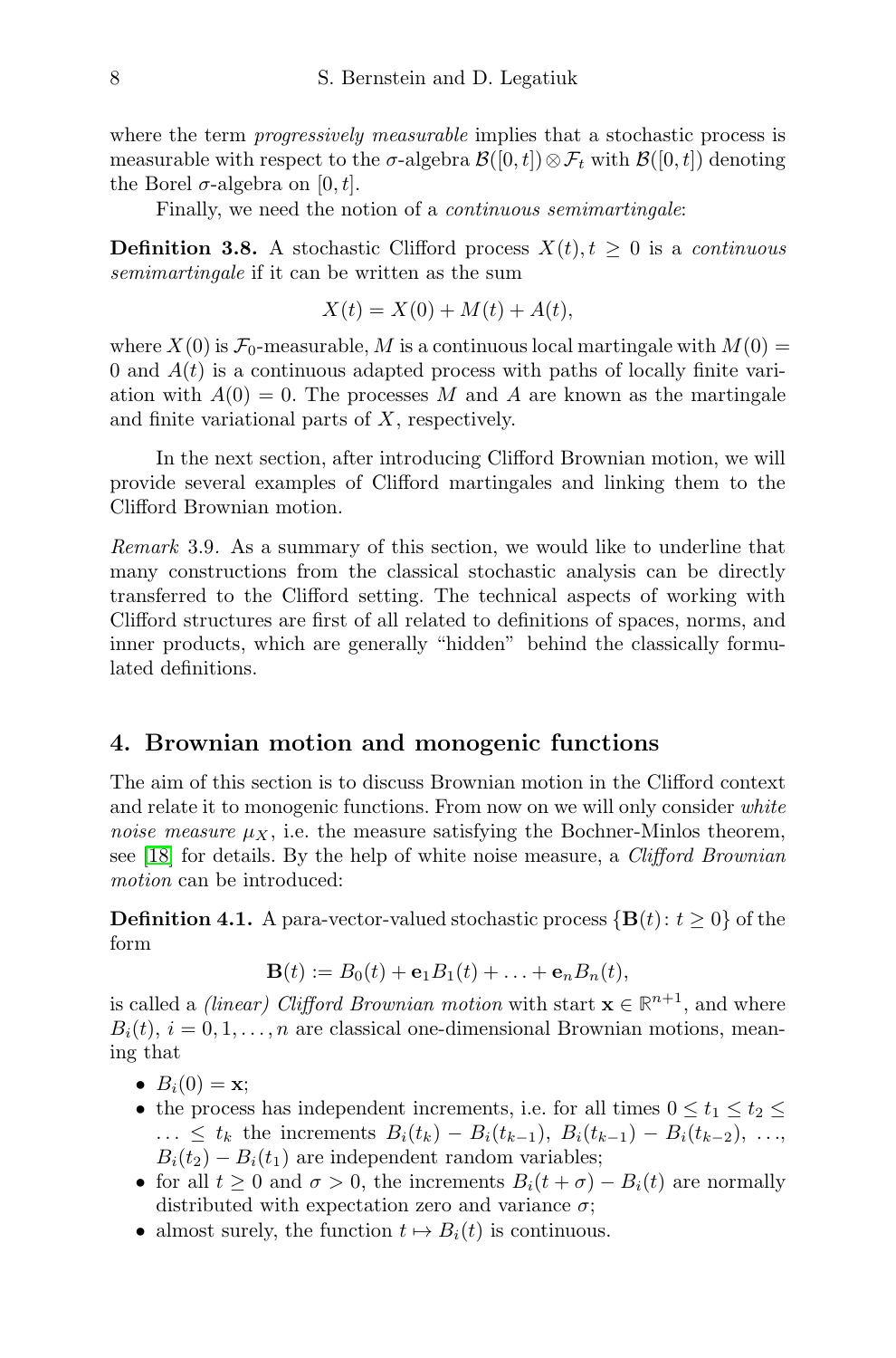Further, analogous to the classical case, we say that  $\{B(t): t \geq 0\}$  is a *stan*dard Clifford Brownian motion if  $\mathbf{x} = 0$ .

It is important to underline that only para-vector-valued Clifford Brownian motions are considered from now on. This restriction is necessary for providing clear connections between the Clifford Brownian motion and monogenic functions, which is presented in Theorem [4.7.](#page-9-0)

Next, we formulate the following theorem:

**Theorem 4.2.** Let  $\{B(t): t \geq 0\}$  be a Clifford Brownian motion started at  $\mathbf{x} \in \mathbb{R}^{n+1}$ . Then the process  $\{\mathbf{B}(t+s) - \mathbf{B}(s) : t, s > 0\}$  is a Brownian motion started at the origin and is independent of  ${B(t): 0 \le t \le s}$ .

Proof. This is an immediate consequence of the independence of increments of Brownian motion.

In the sequel, we will use a Clifford Brownian motion adapted to a filtration. Let us briefly illustrate how such a Brownian motion can be constructed. Suppose  $\{B(t), t \geq 0\}$  is a Clifford Brownian motion defined on some probability space, then a filtration  $\{\mathcal{F}_t^0 : t \geq 0\}$  can be defined as follows

$$
\mathcal{F}_t^0 = \sigma\left\{\mathbf{B}(s) \colon 0 \le s \le t\right\},\
$$

which is the  $\sigma$ -algebra generated by the random variables  $\mathbf{B}(s)$  for  $0 \leq s \leq$ t. An important property of a Brownian motion is its independence on a filtration:

<span id="page-8-0"></span>**Theorem 4.3.** For all  $s \geq 0$  the random process  $\{\mathbf{B}(t+s) - \mathbf{B}(s), t \geq 0\}$  is independent of  $\mathcal{F}_{t+}$ .

*Proof.* Because of the continuity of stochastic process  $\{B(t+s)-B(s), t \geq 0\}$ , the following equality holds for a strictly decreasing sequence  $\{s_n : n \in \mathbb{N}\}\$ converging to s:

$$
\mathbf{B}(t+s) - \mathbf{B}(s) = \lim_{n \to \infty} \mathbf{B}(s_n + t) - \mathbf{B}(s_n).
$$

Then the Markov property implies that the right side of the above equation is independent of  $\mathcal{F}_{t+}$ .

Further we list two theorems, whose proofs are straightforward [\[21\]](#page-16-16), and, therefore, omitted:

Theorem 4.4 (Strong Markov property). For every almost surely finite stopping time T, the process  $\{B(T + t) - B(T) : t \ge 0\}$  is a standard Clifford Brownian motion independent of  $\mathcal{F}_{t+}$ .

**Theorem 4.5 (Reflection principle).** If T is a stopping time and  $\{B(t): t \geq 0\}$ 0} is as standard Clifford Brownian motions, then the random process

$$
\mathbf{B}^*(t) := \mathbf{B}(t)\mathbb{1}_{\{t \le T\}} + (2\mathbf{B}(T) - \mathbf{B}(t))\mathbb{1}_{\{t > T\}} = \begin{cases} \mathbf{B}(T) - \mathbf{B}(t), & \text{if } t \le T \\ \mathbf{B}(t), & \text{if } 0 \le t \le T \end{cases}
$$

is a standard Clifford Brownian motions, and where **1** is the classical characteristic function of a set.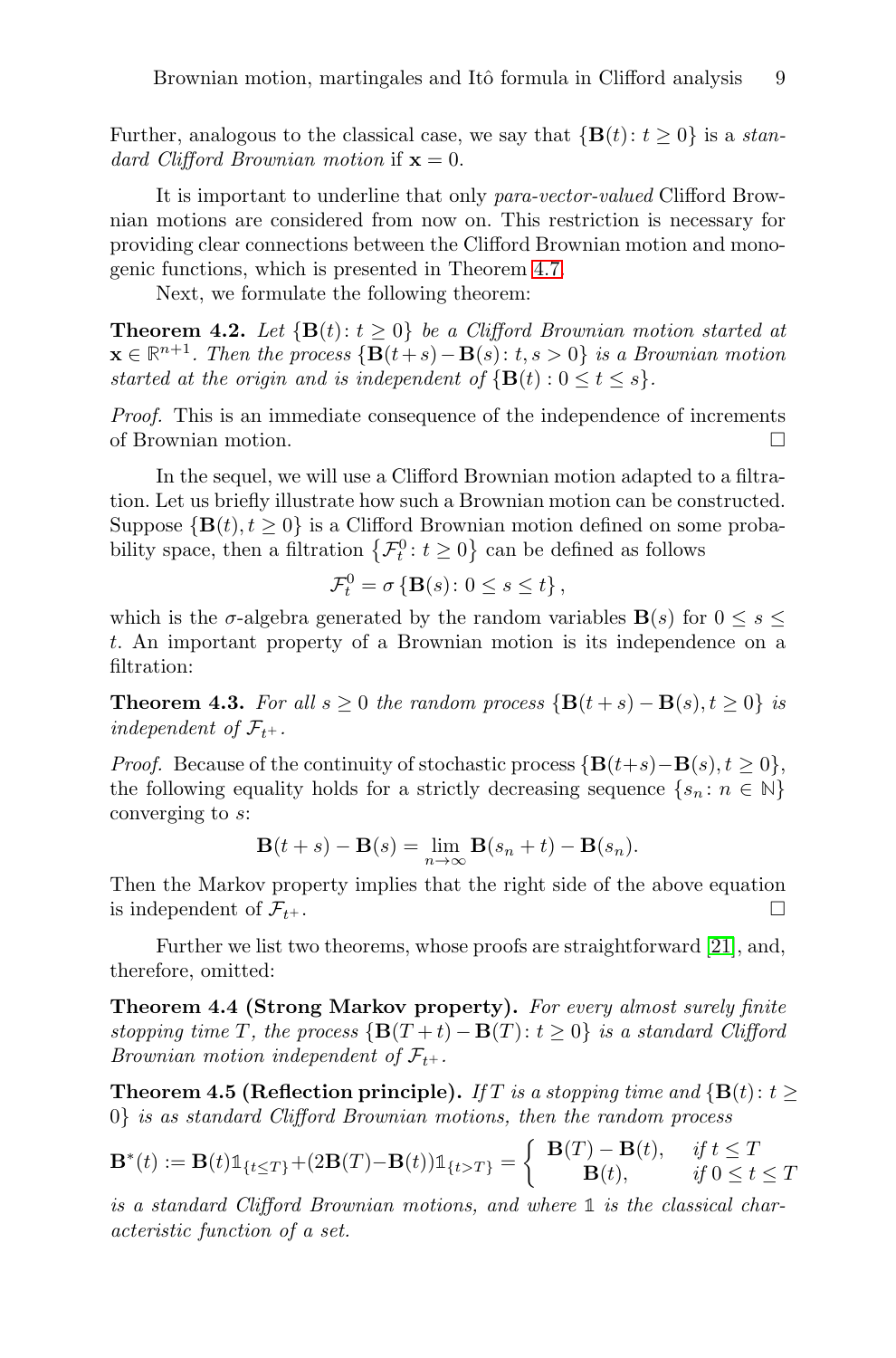#### 4.1. Clifford Brownian motion and Clifford martingales

In this subsection, we will present two basic examples of Clifford martingales linking them to the Clifford Brownian motion introduced in Definition [4.1.](#page-7-1) These examples serve as a basis for future studies of the Clifford Brownian motion. We start with the following example:

*Example.* For a Clifford Brownian motion  $\{\mathbf{B}(t): t \geq 0\}$  we have

$$
E\left[\mathbf{B}(t)|\mathcal{F}_s^+\right] = E\left[\mathbf{B}(t) - \mathbf{B}(s)|\mathcal{F}_s^+\right] + \mathbf{B}(s) = E\left[\mathbf{B}(t) - \mathbf{B}(s)\right] + \mathbf{B}(s) = \mathbf{B}(s)
$$
  
for  $0 \le s \le t$ , where Theorem 4.3 has been used. Hence, Clifford Brownian

As the next example, we present the following lemma:

motion is a Clifford martingale, as expected.

**Lemma 4.6.** Let  $\{B(t): t \geq 0\}$  be a Clifford Brownian motion adapted to a filtration  $\mathcal{F}_{t+}$ , then the process

$$
\{\mathbf B^2(t) - t \colon t \ge 0\}
$$

is a martingale.

Proof. The proof is done by straightforward calculations and by using the fact, that the increments of Brownian motions are independent of a filtration. So, we can compute

$$
E\left[\mathbf{B}^{2}(t) - t|\mathcal{F}_{s}^{+}\right] = E\left[\mathbf{B}^{2}(t) - t|\mathcal{F}_{s}^{+}\right]
$$
  
=  $E\left[\left(\mathbf{B}(t) - \mathbf{B}(s) + \mathbf{B}(s)\right)^{2} - t|\mathcal{F}_{s}^{+}\right]$   
=  $E\left[\left(\mathbf{B}(t) - \mathbf{B}(s)\right)^{2}|\mathcal{F}_{s}^{+}\right] + 2E\left[\mathbf{B}(t) - \mathbf{B}(s)|\mathcal{F}_{s}^{+}\right]\mathbf{B}(s) + E\left[\mathbf{B}^{2}(s)|\mathcal{F}_{s}^{+}\right] - t$   
=  $t - s + \mathbf{B}^{2}(s) = \mathbf{B}^{2}(s) - s$ ,

and thus, the lemma is proved. It is only important to underline, that since para-vector-valued Brownian motions are considered, the left and right multiplications must be carried through.

The result of this lemma provides a basis for proving the second Wald's lemma, which goes beyond the scope of the current paper and will be addressed in future work.

#### 4.2. Clifford Brownian motion and monogenic functions

Let now  $B_r(\mathbf{x})$  denotes a ball of radius r centred at **x**, and  $\partial B_r(\mathbf{x})$  be its boundary, as usual. Further, we will need the classical Hardy spaces  $H^p(\partial\Omega)$ of  $L^p$ -functions on  $\partial\Omega$  with  $0 < p < \infty$  and monogenic in  $\Omega$ . We start this section with the following theorem, which provides a connection between a Clifford Brownian motion and monogenic functions:

<span id="page-9-0"></span>**Theorem 4.7.** Let  $\Omega$  be a domain, and let  $(\Omega, \mathcal{F}, P)$  be the probability space on which the Clifford Brownian motion  $\{B(t), t \geq 0\}$  started inside  $\Omega$  is defined and suppose that  $(\mathcal{F}_t : t \geq 0)$  is a filtration to which Clifford Brownian motion is adapted such that the strong Markov property holds. Further, let  $\tau = \tau(\partial\Omega) = \min\{t \geq 0: \mathbf{B}(t) \in \partial\Omega\}$  be the first hitting time of the boundary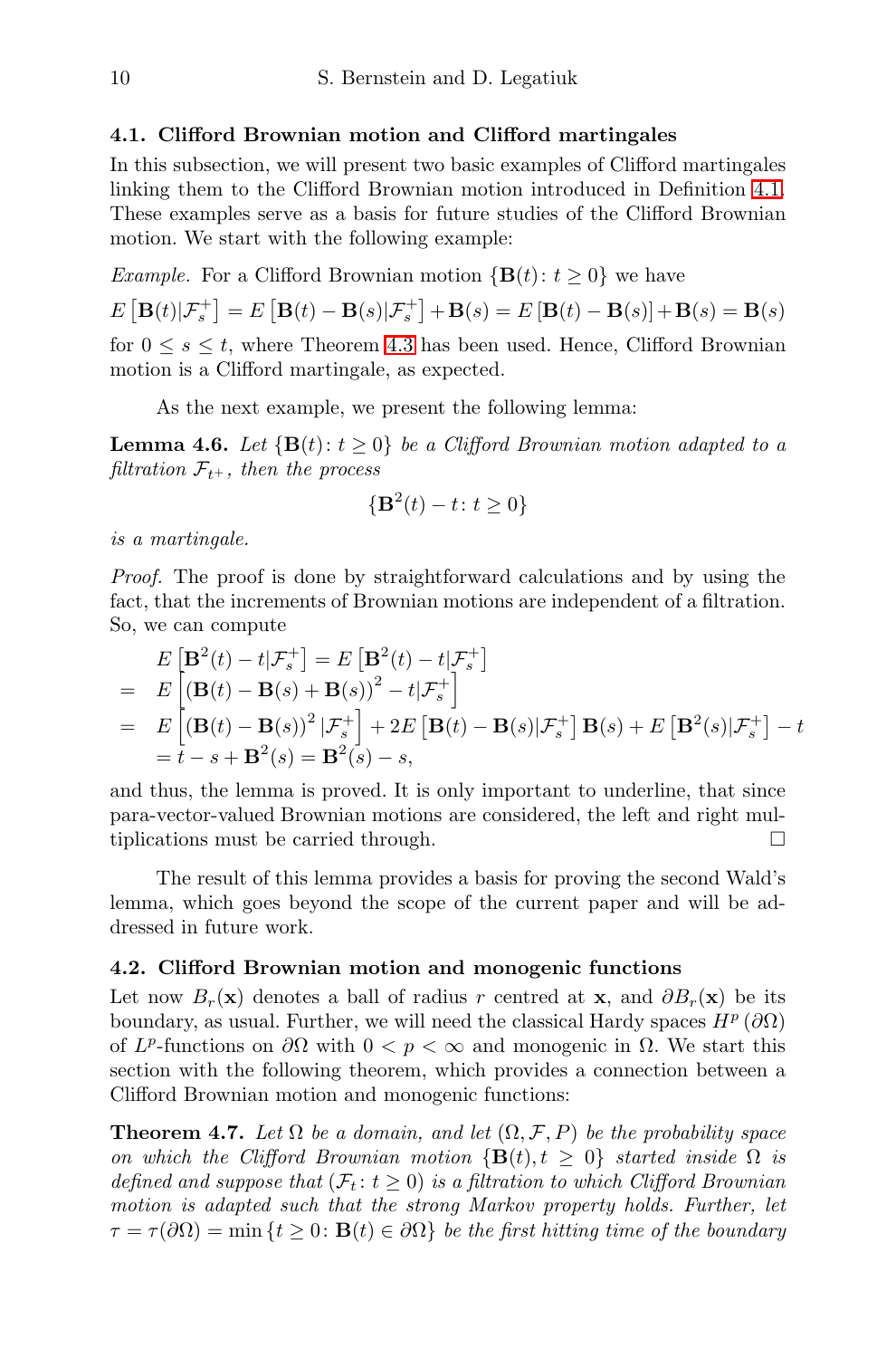$\partial\Omega$ . Let  $\varphi\colon\partial\Omega\to\mathcal{C}\ell(n)$  be measurable and belong to  $H^p\left(\partial\Omega\right)$ , and such that the function  $u: \Omega \to \mathcal{C}\ell(n)$  with

$$
u(\mathbf{x}) = E\left[\varphi\left(\mathbf{B}(\tau)\right) \mathbb{1}_{\tau < \infty}\right], \quad \text{for every } \mathbf{x} \in \Omega,
$$

is locally bounded. Then u is a monogenic function.

*Proof.* For a ball  $B_\delta(\mathbf{x}) \subset \Omega$  let  $\tilde{\tau} = \inf \{ t > 0 : \mathbf{B}(t) \notin B_\delta(\mathbf{x}) \}$ , then the strong Markov property implies that

$$
u(\mathbf{x}) = E \left[ E \left[ \varphi(\mathbf{B}(\tau)) \mathbb{1}_{\tau < \infty} | \mathcal{F}^+(\tilde{\tau}) \right] \right]
$$
  
=  $E [u(\mathbf{B}(\tilde{\tau}))] = \int_{\partial B_r(\mathbf{x})} u(\mathbf{y}) \omega_{\mathbf{x},\delta}(d\mathbf{y}),$ 

where  $\omega_{\mathbf{x},\delta}$  is the uniform distribution on the sphere  $\partial B_{\delta}(\mathbf{x})$ . Therefore, u possesses the mean value property, and considering that it has  $\varphi \in H^p(\partial\Omega)$ as a boundary value, it is monogenic on  $\Omega$ . See [\[6\]](#page-16-17) for a detailed discussion on the relations between Hardy space  $H^p(\partial\Omega)$  and monogenicity in  $\Omega$ .  $\square$ 

Next, we want to illustrate the application of tools constructed in this section for studying some known problems from the classical Clifford analysis. We start with the following Dirichlet problem for monogenic functions:

Definition 4.8 (Dirichlet problem). Let  $\Omega$  be a domain in  $\mathbb{R}^{n+1}$  and let  $\partial\Omega$  be its boundary, and assume further  $u_0 \in H^2(\partial\Omega) \cap C(\partial\Omega)$ . Find a function  $u \in C(\Omega)$ , such that u is monogenic on  $\Omega$  and satisfies the boundary condition  $u(\mathbf{x}) = u_0(\mathbf{x})$ .

For discussing solvability of the Dirichlet problem, we need at first to recall the *Poincaré* cone condition:

**Definition 4.9 (Poincaré cone).** Let  $\Omega \subset \mathbb{R}^{n+1}$  be a domain. We say that  $\Omega$  satisfies the Poincaré cone condition at  $\mathbf{x} \in \partial \Omega$  if there exists a cone V based at **x** with opening angle  $\alpha > 0$ , and  $h > 0$  such that  $V \cap B_h(\mathbf{x}) \subset \Omega^c$ .

It is worth to recall that the Lipschitz domains also satisfy the cone condition, see for example [\[1\]](#page-15-2), and hence, the subsequent results are applicable for a large class of problems.

As the final preparation step for proving solvability of the Dirichlet problem, we need the following lemma:

<span id="page-10-0"></span>**Lemma 4.10** ([\[21\]](#page-16-16)). Let  $0 < \alpha < 2\pi$  and  $C_0(\alpha) \subset \mathbb{R}^{n+1}$  is a cone based at the origin with opening angle  $\alpha$ , and

$$
a=\sup_{\mathbf{x}\in B_{\frac{1}{2}}(\mathbf{0})}P\{\tau(\partial B_1(\mathbf{0}))<\tau(C_{\mathbf{0}}(\alpha))\}.
$$

Then  $a < 1$  and, for any positive integer k and  $h > 0$ , we have

$$
P\{\tau(\partial B_h(\mathbf{z})) < \tau(C_{\mathbf{z}}(\alpha))\} \le a^k,
$$

for all  $\mathbf{x}, \mathbf{z} \in \mathbb{R}^{n+1}$  with  $|\mathbf{x} - \mathbf{z}| < 2^{-k}h$ , where  $C_{\mathbf{z}}(\alpha)$  is a cone based at  $\mathbf{z}$ with opening angle  $\alpha$ .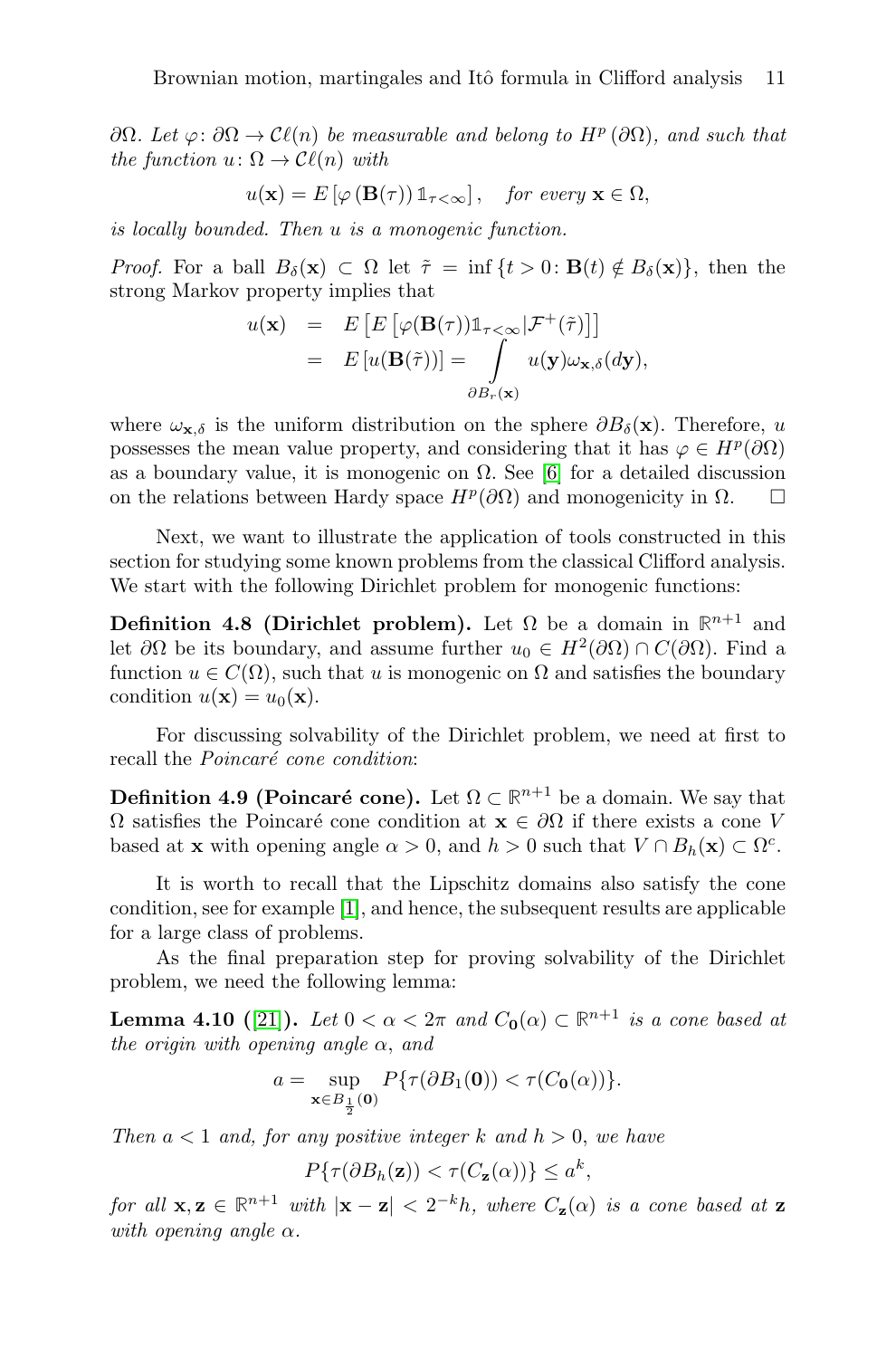We provide a short prove of this lemma for the convenience of the reader:

*Proof.* Obviously  $a < 1$ . If  $\mathbf{x} \in B_{2^{-k}}(\mathbf{0})$  then by the strong Markov property

$$
P\{\tau(\partial B_h(\mathbf{z})) < \tau(C_{\mathbf{z}}(\alpha))\}
$$
\n
$$
\leq \prod_{i=0}^{k-1} \sup_{\mathbf{x} \in B_{2^{-k+i}}(0)} P\{\tau(\partial B_{2^{-k+i+1}}(\mathbf{0})) < \tau(C_{\mathbf{0}}(\alpha))\} = a^k.
$$

Therefore, for any positive integer k and  $h > 0$ , we have by scaling

$$
P\{\tau(\partial B_h(\mathbf{z})) < \tau(C_{\mathbf{z}}(\alpha))\} \le a^k,
$$

for all **x** with  $|\mathbf{x} - \mathbf{z}| < 2^{-k}h$ .  $-kh$ .

Now, we can formulate the main theorem for the Dirichlet boundary value problem:

Theorem 4.11 (Dirichlet problem). Suppose  $\Omega \subset \mathbb{R}^{n+1}$  is a bounded domain with cone property, and u<sub>0</sub> is a continuous function on  $\partial\Omega$ . Let  $\tau(\partial\Omega) = \inf\{t > 0: \mathbf{B}(t) \in \partial\Omega\}$ . Then the function

$$
u(\mathbf{x}) = E[u_0(\mathbf{B}(\tau(\partial U)))], \quad \text{for } \mathbf{x} \in \overline{\Omega},
$$

is the unique continuous monogenic function on  $\Omega$  with  $u(\mathbf{x}) = u_0(\mathbf{x}) \in$  $H^2(\partial\Omega) \cap C(\partial\Omega)$  for all  $\mathbf{x} \in \partial\Omega$ .

Proof. The uniqueness of the solution follows from the uniqueness of monogenic functions. Considering that the boundary values belong to the Hardy space  $H^2(\partial\Omega)$  of inner monogenic function, it follows that the function u is monogenic by Theorem [4.7.](#page-9-0) We only need to prove that the Poincaré cone condition implies the boundary condition. For a fixed  $y \in \partial\Omega$  there is a cone  $C_{\mathbf{y}}(\alpha)$  based at y with angle  $\alpha > 0$  such that  $C_{\mathbf{y}}(\alpha) \cap B_h(\mathbf{y}) \subset \Omega^c$ . Using Lemma [4.10,](#page-10-0) for any positive integer k and  $h > 0$ , we have

$$
P\{\tau(\partial B_h(\mathbf{z})) < \tau(C_{\mathbf{z}}(\alpha))\} \le a^k
$$

for all **x** with  $|\mathbf{x} - \mathbf{y}| < 2^{-k}h$ . Given  $\varepsilon > 0$ , there is a  $0 < \delta \leq h$  such that  $|u_0(\mathbf{v}) - u_0(\mathbf{y})| < \varepsilon$  for all  $\mathbf{v} \in \partial\Omega$  with  $|\mathbf{v} - \mathbf{y}| < \delta$ . For all  $\mathbf{x} \in \overline{\Omega}$  such that  $|\mathbf{y} - \mathbf{x}| < 2^{-k} \delta,$ 

<span id="page-11-0"></span>
$$
|u(\mathbf{x}) - u(\mathbf{y})| = |E_x u_0(\mathbf{B}(\tau(\partial \Omega))) - u_0(\mathbf{y})|
$$
  
\n
$$
\leq E |u_0(\mathbf{B}(\tau(\partial \Omega))) - u_0(\mathbf{y})|.
$$
 (4.1)

If the Brownian motion hits the cone  $C_{\mathbf{y}}(\alpha)$ , which is outside the domain  $\Omega$ , before the sphere  $\partial B_\delta(\mathbf{y})$ , then  $|\mathbf{y} - \mathbf{B}(\tau(\partial\Omega))| < \delta$ , and  $u_0(\mathbf{B}(\tau(\partial\Omega)))$  is close to  $u_0(\mathbf{y})$ . Hence, [\(4.1\)](#page-11-0) is bounded from above by

$$
2\|u_0\|_{\infty}P_{\mathbf{x}}\{\tau(\partial B_{\delta}(\mathbf{y})) \quad < \quad \tau(C_{\mathbf{y}}(\alpha))\} + \varepsilon P_{\mathbf{x}}\{\tau(\partial \Omega)
$$
  

$$
< \quad \tau(\partial B_{\delta}(\mathbf{y}))\} \le 2\|u_0\|_{\infty}a^k + \varepsilon,
$$

where  $\|\cdot\|_{\infty}$  is the classical  $L^{\infty}$ -norm. This implies that u is continuous on  $\overline{\Omega}$ .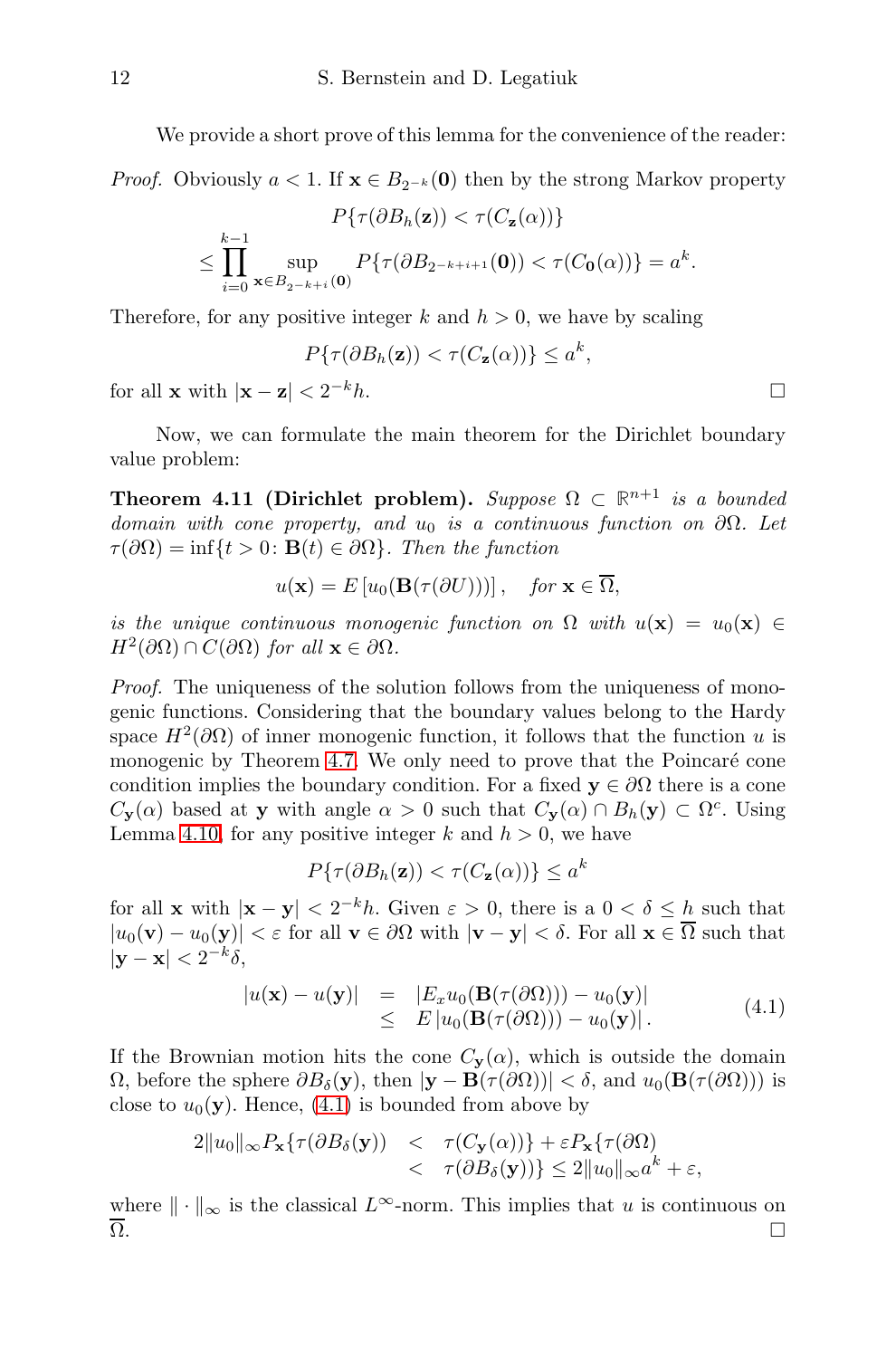Remark 4.12. If the domain  $\Omega$  fulfils the cone condition, a solution of the Dirichlet problem can be simulated by running many independent Brownian motions, starting in  $\mathbf{x} \in \Omega$  until they hit the boundary  $\partial \Omega$  and letting  $f(\mathbf{x})$ be the average of the values of  $\varphi$  on the hitting points.

Next, we show how the classical Liouville's theorem can be proved by the help of stochastic Clifford analysis:

Theorem 4.13 (Liouville's theorem). Any bounded monogenic function in  $\mathbb{R}^{n+1}$  is constant.

*Proof.* Let f be a monogenic function such that  $|f(\mathbf{x})| < M < \infty$  for all  $\mathbf{x} \in \mathbb{R}$  $\mathbb{R}^{n+1}$ . Further, let **x**, **y** be two distinct points in  $\mathbb{R}^{n+1}$ , and H the hyperplane so that the reflection in H takes **x** to **y**. Let  $\{\mathbf{B}(t): t \geq 0\}$  be a Clifford Brownian motion started at **x**, and  $\{B^*(t): t \geq \}$  its reflection in H. Let  $\tau(H) = \min\{t : \mathbf{B}(t) \in H\}$  and because of

<span id="page-12-1"></span>
$$
\{\mathbf{B}(t): t \ge \tau(H)\} \stackrel{d}{=} \{\mathbf{B}^*(t): t \ge \tau(H)\}.
$$
\n(4.2)

The monogenicity of f implies that  $E[f(\mathbf{B})(t))] = f(\mathbf{x})$  and decomposing into  $t < \tau(H)$  and  $t > \tau(H)$  we get

$$
u(\mathbf{x}) = E\left[u(\mathbf{B}(t)\mathbb{1}_{\{t < \tau(H)\}}\right] + E\left[u(\mathbf{B}(t)\mathbb{1}_{\{t \ge \tau(H)\}}\right].
$$

Using  $(4.2)$  we obtain

$$
|u(\mathbf{x}) - u(\mathbf{y})| = \left| E\left[u(\mathbf{B}(t))\mathbb{1}_{\{t < \tau(H)\}}\right] - E\left[u(\mathbf{B}^*(t))\mathbb{1}_{\{t < \tau(H)\}}\right] \right|
$$
  
 
$$
\leq 2MP\{t < \tau(H)\} \to 0, \quad \text{as } t \to \infty.
$$

Thus  $u(\mathbf{x}) = u(\mathbf{y})$ , and since **x** and **y** were chosen arbitrarily, u must be constant.

#### <span id="page-12-0"></span>5. Stochastic integral and Itô formula

We start this section by defining the Itô integral:

**Definition 5.1.** Let  $X = M + A$  be a semimartingale with the martingale part  $M \in \mathcal{M}_{0, loc}$  and the finite variational part A. Further, let  $F \in \mathbb{L}^2_{loc}(M)$ , then the Itô integral of  $F$  with respect to  $X$  is the stochastic process of the form

$$
\int_0^* F(s)dX(s) = \int_0^* F(s)dM(s) + \int_0^* F(s)dA(s),
$$

where the first terms on the right-hand side is an  $It\delta$  integral, and the second term is a (pathwise) Lebesgue-Stieltjes integral.

Before introducing the Itô formula, it is necessary to mention that we will use the notation e.g.  $X_i(\cdot)$  implying  $e_i$  component of *n*-dimensional stochastic process. The Itô formula is presented in the following theorem: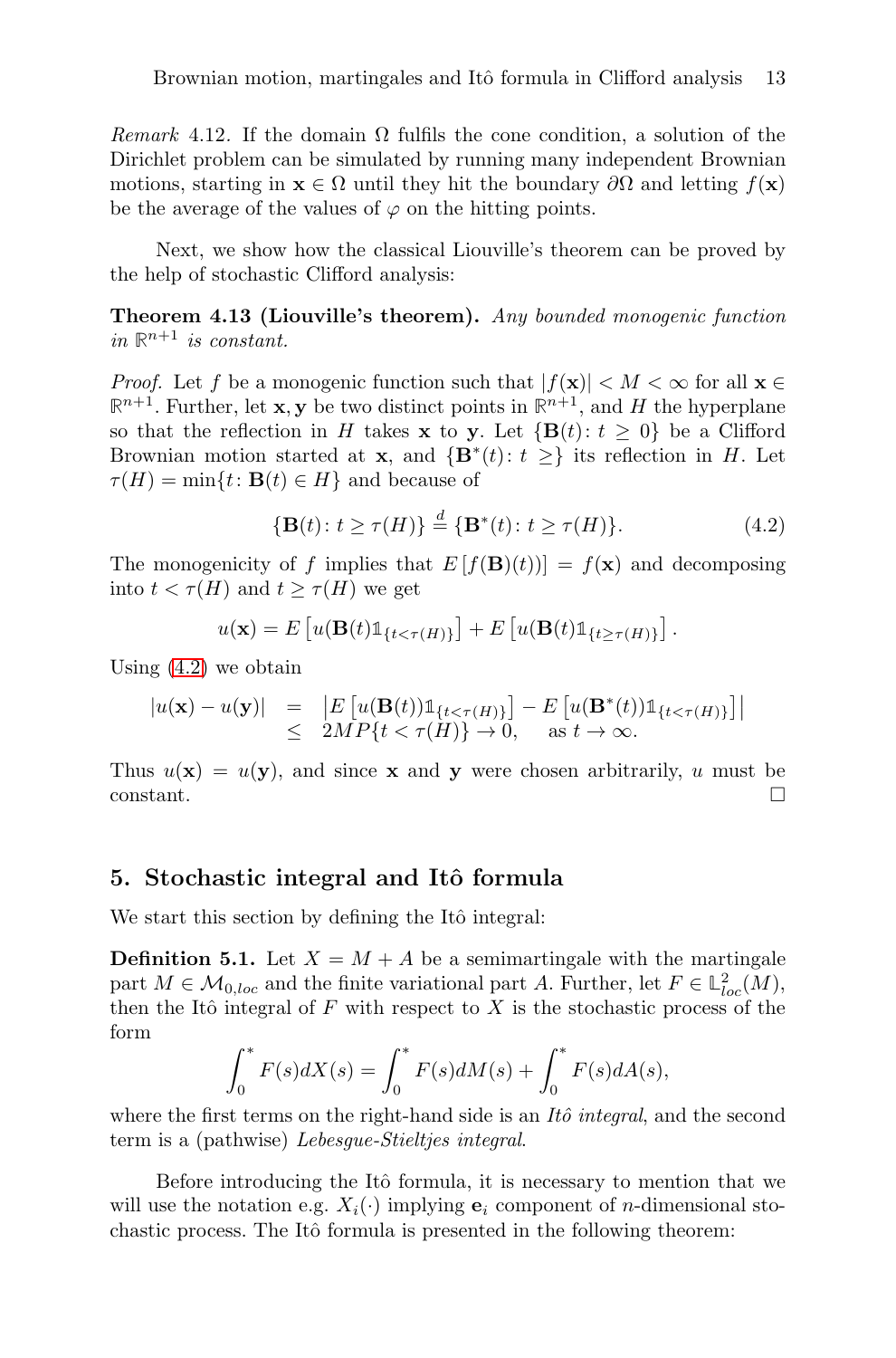**Theorem 5.2 (Itô's formula,** [\[13,](#page-16-7) [23\]](#page-16-11)). Let  $f : [0, \infty) \times \mathbb{R}^n \to \mathbb{R}$  and suppose that the derivatives  $f_t$  and  $f_{x_ix_j}$  exist and are continuous for all  $1 \leq i, j \leq n$ . For  $i = 1, \ldots, n$ , suppose that

$$
X_i(\cdot) = X_i(0) + M_i(\cdot) + A_i(\cdot)
$$

is a continuous semimartingale with the martingale part  $M_i$  and the finite variational part  $A_i$ . Then, the following relation holds for all t

$$
f(t, X(t)) - f(0, X(0)) = \int_0^t f_t(s, X(s))ds
$$
  
+ 
$$
\sum_{i=1}^n \int_0^t f_{x_i}(s, X(s))dM_i(s)
$$
  
+ 
$$
\sum_{i=1}^n \int_0^t f_{x_i}(s, X(s))dA_i(s)
$$
  
+ 
$$
\frac{1}{2} \sum_{i,j=1}^n \int_0^t f_{x_i x_j}(s, X(s))d\langle M_i, M_j \rangle_s.
$$

*Remark* 5.3 ([\[13,](#page-16-7) [23\]](#page-16-11)). Very often, the Itô's formula is abbreviated as follows

$$
df(t, X(t)) = f_t(t, X(t))dt + \sum_{i=1}^n f_{x_i}(t, X(t))dX_i(t) + \frac{1}{2} \sum_{i,j=1}^n f_{x_i x_j}(s, X(s))dX_i(t)dX_j(t)
$$

with the convention that  $dX_i(t) = dM_i(t) + dA_i(t)$ , where

$$
dA_i(t)dA_j(t) = dA_i(t)dM_j(t) = 0, \text{ and } dM_i(t)dM_j(t) = d\langle M_i, M_j \rangle_t.
$$

Next lemma provides a generalisation of the Itô formula to the Clifford setting:

<span id="page-13-0"></span>**Lemma 5.4.** Let  $f: \mathcal{C}\ell(n) \to \mathcal{C}\ell(n)$  be twice continuously differentiable, and let  $X(t) = X_0(t) + \mathbf{e}_1 X_1(t) + \ldots + \mathbf{e}_n X_n(t)$  be a continuous Clifford martingale, then the Itô formula in the Clifford setting is given by

$$
df(t, X(t)) = f_t(t, X(t))dt + \int_0^t dZ_0(t)(Df) + dZ_1(t)\partial_{x_1}f + \dots + dZ_n(t)\partial_{x_n}f
$$

$$
+ \frac{1}{2} \int_0^t \sum_{i=0}^n dZ_0(t)dX_i(t)D\left(\frac{\partial f}{\partial x_i}\right) + \sum_{j=0}^n dZ_j(t)dX_i(t)\frac{\partial^2 f}{\partial x_j \partial x_i},
$$

where  $dZ_0(t) = dX_0(t)$  and  $dZ_j(t) = e_j dX_0(t) + dX_j(t)$ .

Proof. Proof of this lemma is based on the classical Itô formula, and additionally, for proving this lemma we need to calculate the differential  $\mathcal{C}\ell(n)$ -valued 1- and 2-forms. Using the isomorphism between  $H_n$  and  $\mathbb{R}^{n+1}$  we consider the mapping  $f : \mathbb{R}^{n+1} \mapsto C\ell(n)$  as a function of the form

$$
f: \mathbb{H}_n \mapsto C\ell(n),
$$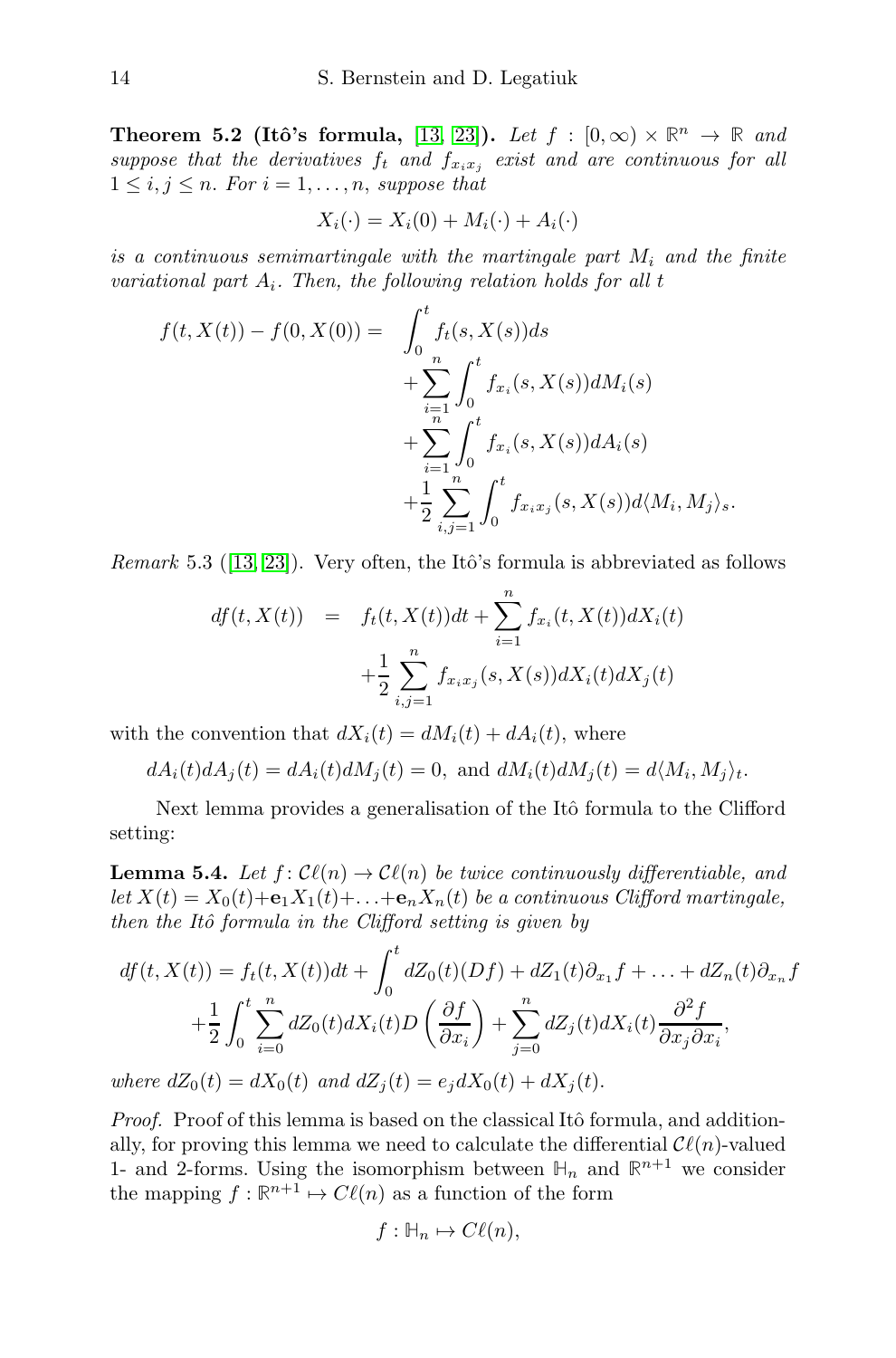and its differential at  $z \in \mathbb{H}_n$  is then given by an **R**-linear map  $df_z : \mathbb{H}_n \mapsto$  $C\ell(n)$ . By identifying the tangent space at each point of  $\mathbb{H}_n$  with  $\mathbb{H}_n$  itself, the differential of  $C\ell(n)$ -valued 1-form can be written as follows

$$
df = \partial_{x_0} f dx_0 + \partial_{x_1} f dx_1 + \ldots + \partial_{x_n} f dx_n.
$$

Applying  $x_0 = z_0$ ,  $x_k = z_0 \mathbf{e}_k + z_k$  (resp.  $x_0 = z_0$ ,  $x_k = \mathbf{e}_k z_0 + z_k$ ),  $k = 1, ..., n$ , we get

$$
df = (fD)dz_0 + \partial_{x_1} f dz_1 + \ldots + \partial_{x_n} f dz_n
$$
  
=  $dz_0(Df) + dz_1 \partial_{x_1} f + \ldots + dz_n \partial_{x_n} f,$ 

where the  $n + 1$  basic hypercomplex 1-forms  $dz_k$  are defined by  $dz_0 = dx_0$ and  $dz_k = -e_k dx_0 + dx_k$  for  $k = 1, ..., n$ , respectively. It is well known that  $d^2 = 0$  by definition. Nonetheless, for introducing a Clifford Itô formula, we need to perform explicit computations of the differential 2-form by help of df:

$$
d^2 f = d(df) = \sum_{j=0}^n \frac{\partial^2}{\partial x_j \partial x_0} f dx_j dx_0 + \sum_{i=1}^n \sum_{j=0}^n \frac{\partial^2}{\partial x_i \partial x_j} f dx_j dx_i
$$
  

$$
= dz_0 dx_0 D\left(\frac{\partial f}{\partial x_0}\right) + \sum_{j=0}^n dz_j dx_0 \frac{\partial}{\partial x_j} \left(\frac{\partial f}{\partial x_0}\right) + \sum_{i=1}^n \left( dz_0 dx_i D\left(\frac{\partial f}{\partial x_i}\right) + \sum_{j=0}^n dz_j dx_i \frac{\partial}{\partial x_j} \left(\frac{\partial f}{\partial x_i}\right) \right)
$$
  

$$
= \sum_{i=0}^n \left( dz_0 dx_i D\left(\frac{\partial f}{\partial x_i}\right) + \sum_{j=0}^n dz_j dx_i \frac{\partial^2 f}{\partial x_j \partial x_i} \right).
$$

Comparing these calculations with the classical Itô formula, we obtain the statement of lemma.

 $\Box$ 

Lemma [5.4](#page-13-0) presents a general form of the Itô formula. However, more specific forms of the Itô formula, for example when a stochastic process is a Brownian motion [\[11,](#page-16-18) [22\]](#page-16-10), are also useful in practical applications. For con-necting the discussion in Section [4](#page-7-0) with the Itô formula, let us now consider the case that  $\mathbf{X}(t)$  is a para-vector-valued standard Brownian motion, such that  $X_0 = 0$ . The process  $\mathbf{B}(t) = \mathbf{x} + \mathbf{X}(t)$  is called Brownian motion starting from  $x$  (in general, it is possible to take for  $B_0$  any random variable independent of the process **X**). Since  $\langle X_i, X_j \rangle_t = \delta_{ij} t$ , we can write Itô's formula, applied to a function  $f$ , as follows

$$
f(\mathbf{B}(t)) = f(\mathbf{B}(0)) + \int_0^t \nabla f(\mathbf{B}(s)) \cdot d\mathbf{B}(s) + \frac{1}{2} \int_0^t \Delta f(\mathbf{B}(s)) ds
$$
  
=  $f(\mathbf{B}_0) + \int_0^t dZ_0(t)(Df) + dZ_1(t)\partial_{x_1}f + \dots + dZ_n(t)\partial_{x_n}f$   
+  $\frac{1}{2} \int_0^t \Delta f(\mathbf{B}(s)) ds,$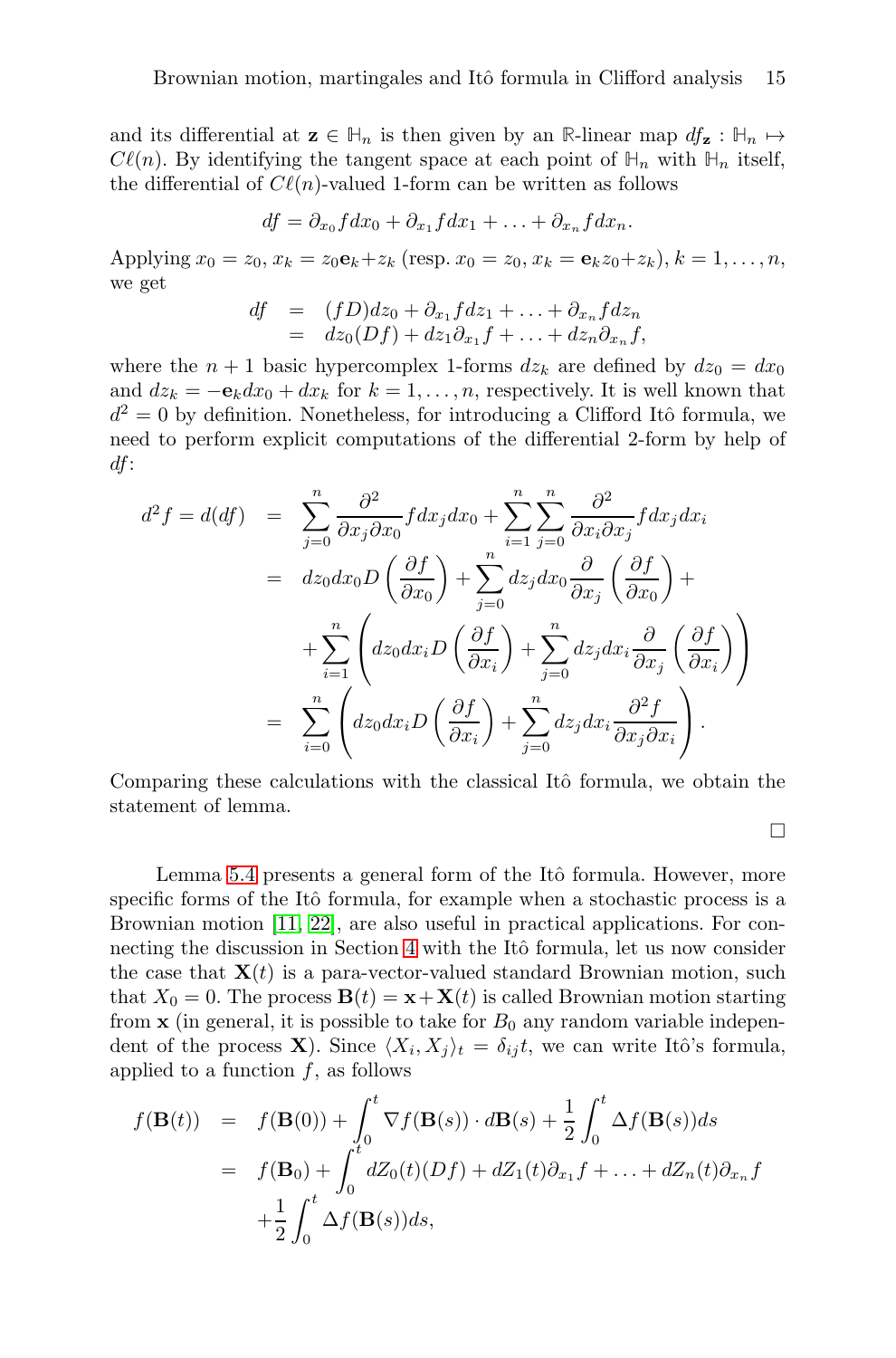where  $dZ_0(t) = dB_0(t)$  and  $dZ_i(t) = e_i dB_0(t) + dB_i(t)$ . If f is a monogenic function the formula reduces to

$$
f(\mathbf{B}(t)) = f(\mathbf{B}(0)) + \int_0^t dZ_1(t)\partial_{x_1}f + \ldots + dZ_n(t)\partial_{x_n}f.
$$

Remark 5.5. It is important to remark, that the Itô formula presented in Lemma [5.4](#page-13-0) is a first attempt to develop this tool in the context of Clifford analysis. Moreover, in contrast to the classical results on conformal martin-gales and complex Brownian motions, see again [\[13,](#page-16-7) [24\]](#page-16-9), the Itô formula in Lemma [5.4](#page-13-0) does not significantly simplify itself in the case if  $f$  is a monogenic function, as one would expect. Therefore, further analysis and studies are needed in this direction.

Remark 5.6. Additionally, we would like to remark that all constructions presented in this section would work also for a general Clifford-valued function f, and not only for a para-vector-valued function considered above. However, because the Clifford Brownian motion is para-vector-valued, and it serves as a variable in the Itô formula, it seems to be more appropriate to stay with para-vector-functions at the moment. Alternatively, a more general notion of the Clifford Brownian motion can be introduced, but this goes beyond the scope of current paper.

#### 6. Summary and outlook

In this paper, we have further developed ideas towards stochastic Clifford analysis by discussing random variables, stochastic processes, martingales, Brownian motion, and the Itô formula in the Clifford setting. As a practical application of tools of stochastic Clifford analysis developed in this paper, we have illustrated how classical results in Clifford analysis, such as solvability of a Dirichlet problem for monogenic functions and Liuville's theorem, can be proved from the stochastic point of view. Further, the Itˆo formula introduced in this paper, is a basis for addressing stochastic partial differential equations in Clifford analysis, which is the scope of our future work.

#### Acknowledgement

We thank sincerely the reviewers for providing excellent constructive comments and suggestions, which have helped improving the paper.

## <span id="page-15-2"></span>References

- <span id="page-15-0"></span>[1] R. Adams, J. Fournier, Sobolev spaces, Academic Press, 2003.
- [2] D. Alpay, F. Colombo, I. Sabadini, On a class of quaternionic positive definite functions and their derivatives, Journal of Mathematical Physics 58, 033501, 2017.
- <span id="page-15-1"></span>[3] D. Alpay, I. Paiva, D.C. Struppa, Distribution spaces and a new construction of stochastic processes associated with the Grassmann algebra, Journal of Mathematical Physics 60, 013508, 2019.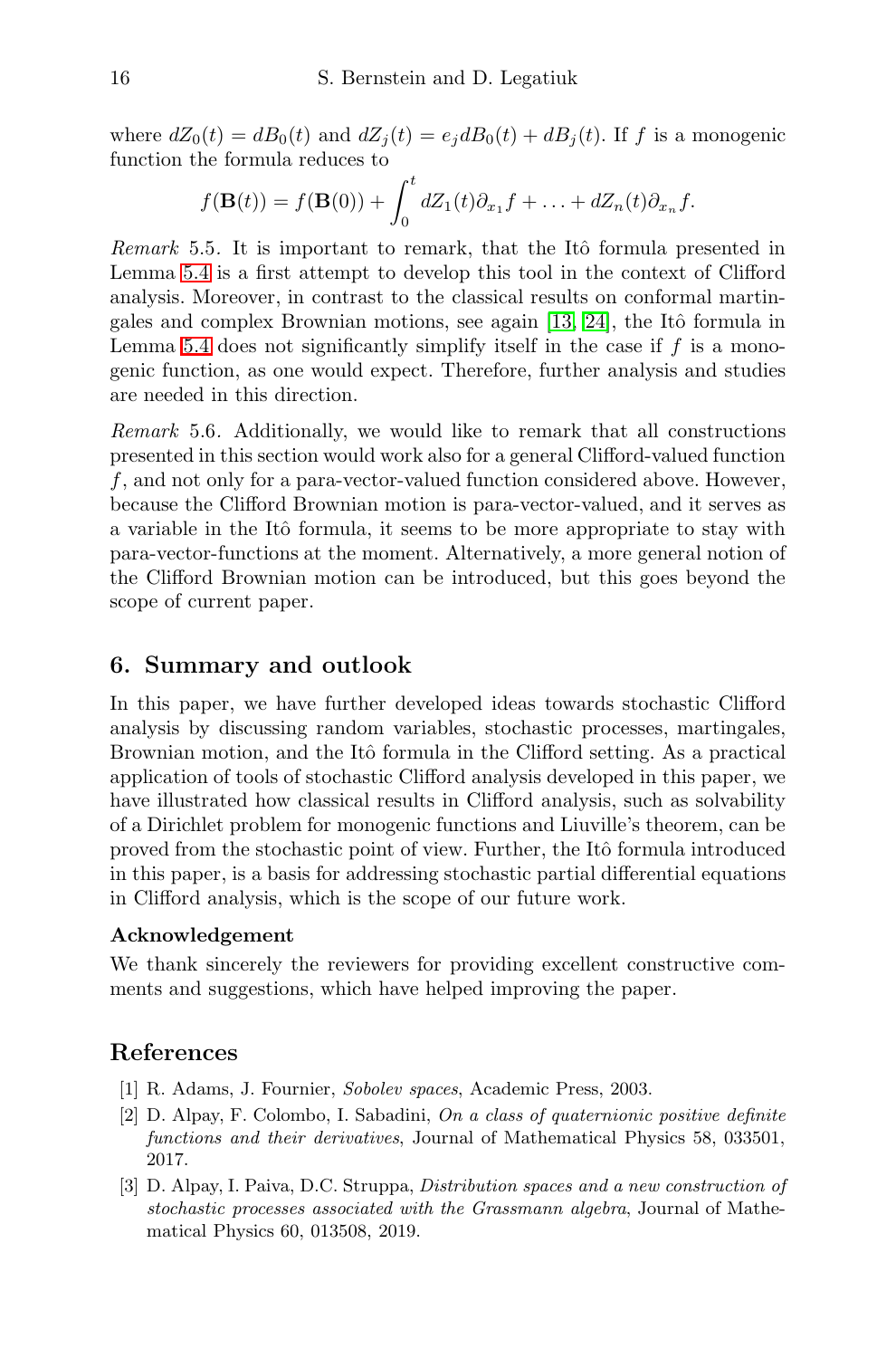- <span id="page-16-3"></span>[4] D. Alpay, P. Cerejeiras, U. Kähler, *Generalized Grasssmann algebras and ap*plications to stochastic processes, arXiv:2103.11449, 2021.
- <span id="page-16-4"></span>[5] D. Alpay, P. Cerejeiras, U. Kähler, Krein reproducing kernel modules in Clifford analysis, Journal d'Analyse Mathématique, to appear, 2021.
- <span id="page-16-17"></span>[6] S. Bernstein, Integralgleichungen und Funktionenräume für Randwerte monogener Funktionen, Habilitation thesis, Faculty of mathematics and computer science, TU Bergakademie Freiberg.
- <span id="page-16-6"></span>[7] S. Bernstein, Towards infinite-dimensional Clifford analysis, Mathematical Methods in the Applied Sciences, 2021, to appear.
- <span id="page-16-12"></span>[8] F. Brackx, R. Delanghe, F. Sommen, Clifford analysis, Research Notes in Mathematics, Vol. 76, Pitman Advanced Publishing Program, Boston, London, Melbourne, 1982.
- <span id="page-16-2"></span><span id="page-16-0"></span>[9] G. Da Prato, An introduction to infinite-dimensional analysis, Springer, 2006.
- [10] G. Da Prato, J. Zabczyk, Stochastic equations in infinite dimensions, Cambridge University Press, 2014.
- <span id="page-16-18"></span>[11] M. Emery, Stochastic calculus in manifolds. With an appendix by P.A. Meyer, Springer-Verlag Berlin Heidelberg, 1989.
- <span id="page-16-5"></span>[12] S.-L. Eriksson, T. Kaarakka, Hyperbolic harmonic functions and hyperbolic Brownian motion, Advances in Applied Clifford Algebras, 30:72, 2020.
- <span id="page-16-7"></span>[13] N. Freeman, *Itô Calculus and Complex Brownian Motion*, Lecture notes, University of Sheffield.
- <span id="page-16-8"></span>[14] R.K. Getoor, M.J. Sharpe, Conformal martingales, Inventiones Mathematicae, 16, pp. 271-308, 1972.
- [15] J.E. Gilbert, M.A.M. Murray, Clifford algebras and Dirac operators in harmonic analysis, Cambridge University Press, 1991.
- <span id="page-16-13"></span>[16] K. Gürlebeck, W. Sprößig, Quaternionic and Clifford calculus for engineers and physicists, John Wiley & Sons, Chichester, 1997.
- <span id="page-16-14"></span>[17] K. Gürlebeck, H.R. Malonek, A Hypercomplex Derivative of Monogenic Functions in  $\mathbb{R}^{n+1}$  and its Apllications, Complex Variables 39, 199-228, 1999.
- <span id="page-16-1"></span>[18] H. Holden, B. Øksendal, J. Ubøe, T. Zhang, Stochastic partial differential equations. A modeling, white noise functional approach, Springer Science+Business Media, 2010.
- [19] W. Liu, M. Röckner, Stochastic partial differential equations: An introduction, Springer International Publishing, 2015.
- <span id="page-16-15"></span>[20] H.R. Malonek, A new hypercomplex structure of the Euclidean space  $\mathbb{R}^{m+1}$  and the concept of hypercomplex differentiability, Complex Var. Theory Appl., 14, 25-33, 1990.
- <span id="page-16-16"></span><span id="page-16-10"></span>[21] P. Mörters, Y. Peres, *Brownian motion*, Cambridge University Press, 2012.
- [22] B. Øksendal, Stochastic differential equations. An introduction with applications, Springer-Verlag, 1998.
- <span id="page-16-11"></span>[23] L.C.G. Rogers, D. Williams, Diffusions, Markov Processes and Martingales, Cambridge University Press, 2000.
- <span id="page-16-9"></span>[24] J. Ubøe, Conformal martingales and analytic functions, Mathematica Schandinavica, Vol. 60, pp. 292-309, 1987.